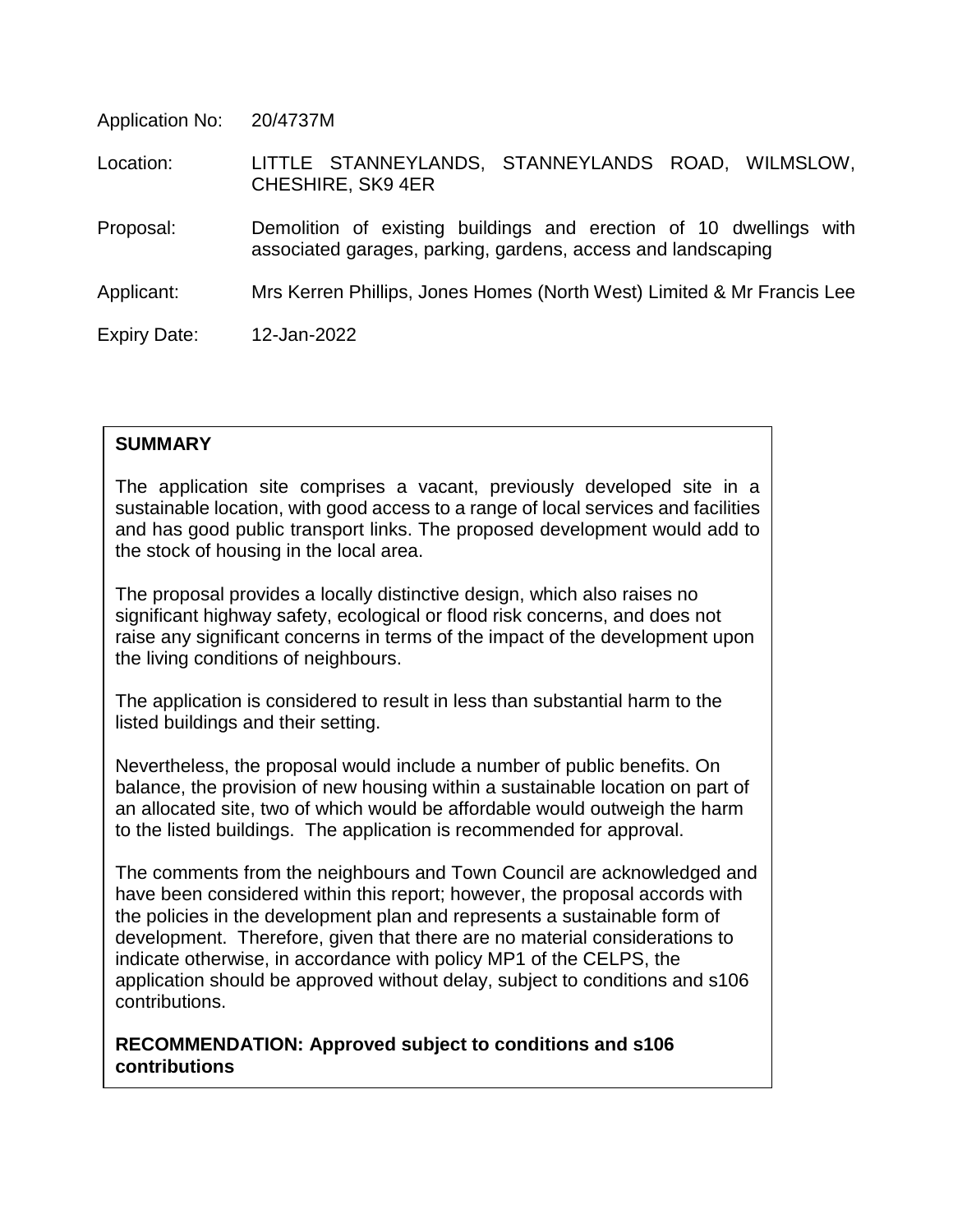## **DESCRIPTION OF SITE AND CONTEXT**

The application site is located on the northern edge of Wilmslow and is surrounded by new and existing residential development. The site was previously used as a horse training facility but is no longer in use as the associated paddocks have now been built on.

There are currently five existing buildings on site, comprising single storey stable buildings, a small stable block and a large two-storey barn with mezzanine floor which was used for storage.

The northern section of the site is allocated for residential development in the adopted Local Plan Strategy. The remainder of the allocated site is currently being developed by David Wilson Homes to create 174no. new homes. The southern section of the application site was removed from the Green Belt with the adoption of the Cheshire East Local Plan Strategy and currently has no allocation.

Historically, a former farm building sat in the south west corner of the site, thought to form part of the Little Stanneylands farm complex dating back to the 17th Century. This area of the site is predominantly laid to grass with established trees and flower beds around the edge. To the south of the site are three grade II listed buildings.

There are a number of existing mature trees on the site; all of which are protected by a Tree Preservation Order (TPO)

An existing watercourse is present on site, flowing in a westerly direction from the centre of the site. The stream is culverted under the eastern part of the site and is understood to be used for drainage of land to the east, eventually flowing into the River Dean to the west of the site.

## **DETAILS OF PROPOSAL**

Full planning permission is sought for the demolition of the existing buildings and the erection of 10 dwellings with associated garages, parking, gardens, access and landscaping.

Amended plans have been received during the course of the application reducing the number of dwellings on site from 11 to 10.

## **RELEVANT HISTORY**

There is no planning history on the application site of direct relevance to this application. Previous applications on the site relate to works to TPO trees and minor alterations to the existing buildings.

Full planning permission for the residential development of agricultural land to the north and west of the application site was approved by CEC in February 2018 (ref. 17/4521M).

That land was previously designated as 'Green Belt' but was allocated for residential development in the Cheshire East Local Plan Strategy (adopted July 2017) in order to help meet identified housing needs over the plan period to 2030.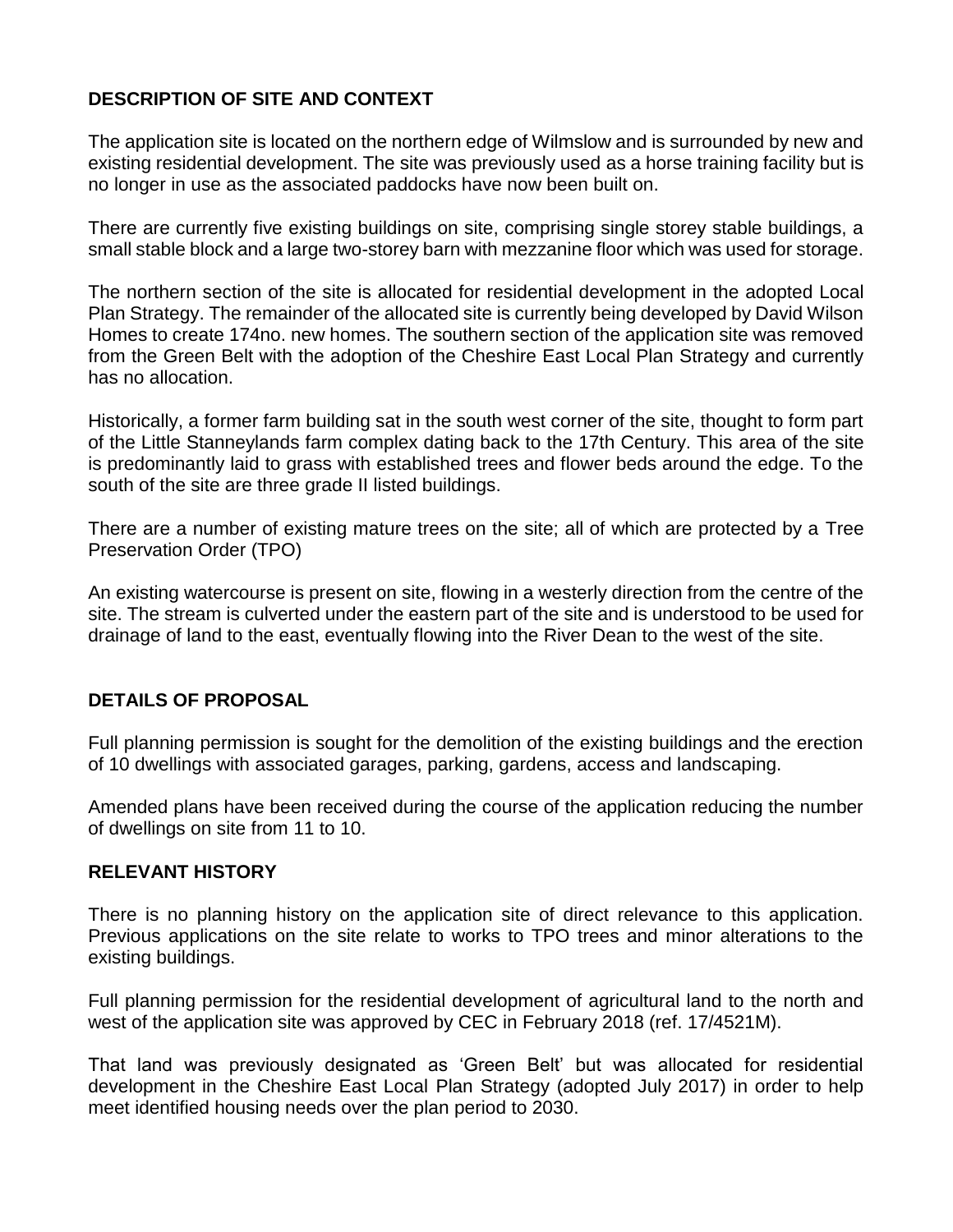The site is currently being developed by David Wilson Homes (DWH) for 174 homes and associated public open space including a pedestrian / cycle connection between Linneys Bridge and the River Dean and a new bridge crossing of the River Dean. As part of the approved works, a new roundabout onto Stanneylands Road has been constructed.

# **POLICIES**

## **Cheshire East Local Plan Strategy – adopted 27th July 2017 (CELPS)**

- MP1 Presumption in Favour of Sustainable Development
- PG1 Overall Development Strategy
- PG2 Settlement Boundaries
- PG7 Spatial distribution of development
- SD1 Sustainable development in Cheshire East
- SD2 Sustainable development principles
- IN1 Infrastructure
- IN2 Developer Contributions
- SC4 Residential Mix
- SC5 Affordable Homes
- SE1 Design
- SE2 Efficient Use of Land
- SE3 Biodiversity and Geodiversity
- SE4 The Landscape
- SE5 Trees, Hedgerows and Woodland
- SE6 Green Infrastructure
- SE7 The Historic Environment
- SE8 Renewable and Low Carbon Energy
- SE9 Energy Efficient Development
- SE12 Pollution, Land Contamination and Land Instability
- SE13 Flood risk and water management
- CO1 Sustainable travel and transport

Appendix C – Parking Standards

It should be noted that the Cheshire East Local Plan Strategy was formally adopted on 27<sup>th</sup> July 2017. There are however policies within the legacy local plans that still apply and have not yet been replaced. These policies are set out below.

## **Saved Macclesfield Borough Local Plan Policies (MBLP)**

- NE11 (Nature conservation interests)
- DC3 (Amenities of residential property)
- DC6 (Circulation and Access)
- DC8 (Landscaping)
- DC9 (Tree protection)
- DC35 (Materials and Finishes)
- DC36 (Road layouts and circulation)
- DC37 (Landscaping in housing developments)
- DC38 (Space, light and Privacy)
- DC41 (Infilling housing or redevelopment)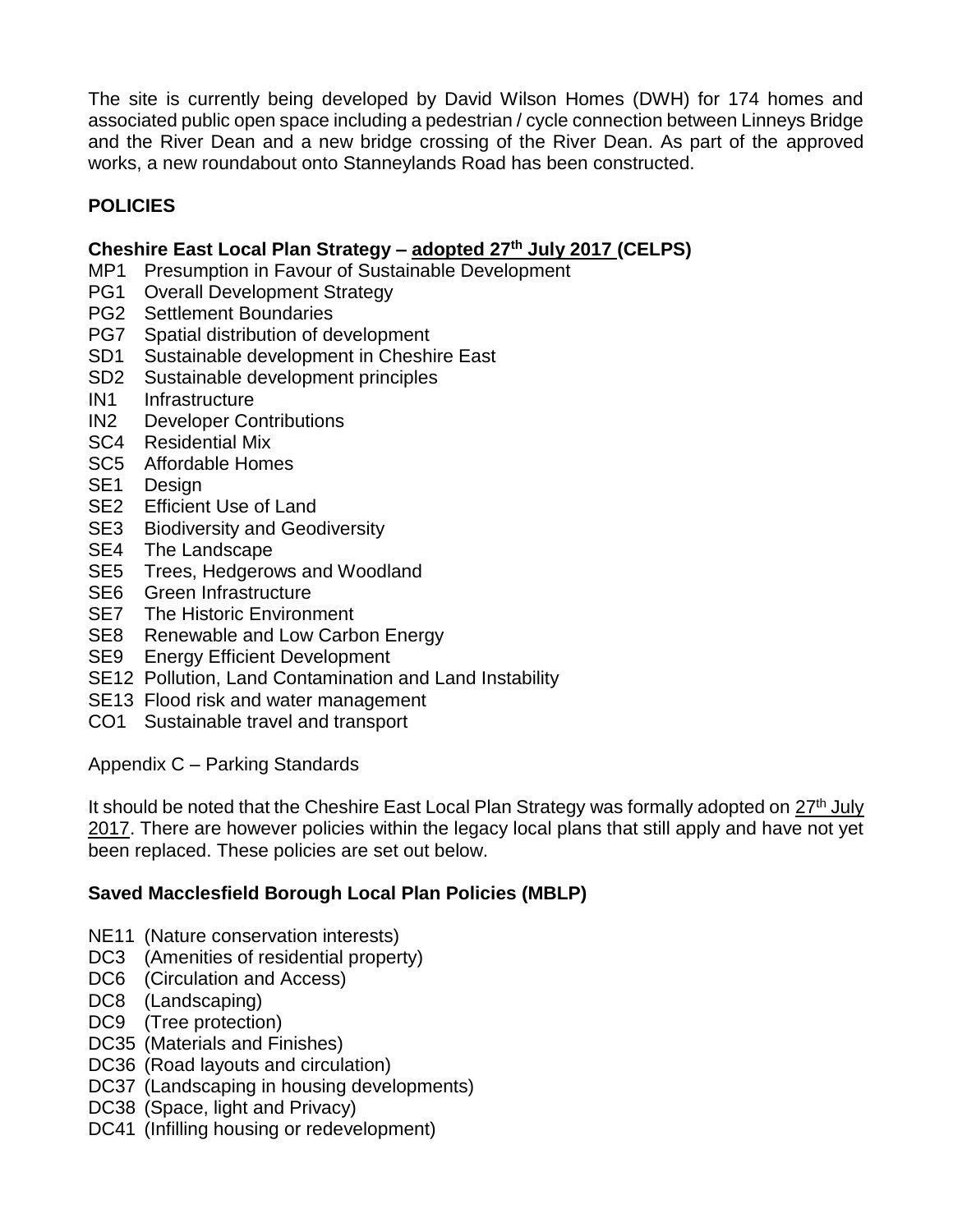DC63 (Contaminated land) BE2 (Historic Fabric)

The saved Local Plan policies are consistent with the NPPF and should be given full weight.

## **Wilmslow Neighbourhood Plan**

LSP1: Sustainable Construction

- LSP2: Sustainable Spaces
- LSP3: Sustainable Transport
- NE5: Biodiversity Conservation
- NE6: Development in Gardens
- H2: Residential Design
- H3: Housing Mix
- CR3: Local Green Spaces
- CR4: Public Open Space
- CR5: Health Centres
- TA2: Congestion and Traffic Flow

## **Other Material Considerations**

National Planning Policy Framework (NPPF) National Planning Practice Framework (NPPG) The Cheshire East Borough Design Guide (2017) Cheshire East Parking Standards - Guidance Note

## **CONSULTATIONS (External to Planning)**

**Head of Strategic Infrastructure (Highways) –** the site will be served via a single access off Stanneylands Road. Adequate visibility at the access has been provided. The design and width of the access is acceptable and is suitable for adoption, each of the units have a minimum of two car parking spaces and meets current CEC parking requirements. To provide site accessibility to pedestrians and cyclists a new shared pedestrian /cycle path will be provided on the site frontage that links to the existing toucan crossing that is located just north of the site. The provision of 10 units is a low generation development and would not lead to traffic capacity problems on the local highway network. In summary, the application is an acceptable design in relation to highways and no objections are raised subject to conditions

**Environmental Health –** no objection subject to conditions relating to construction days / hours of operation, foundations, dust management, ultra-low emission boilers, electric vehicle infrastructure and contaminated land.

**United Utilities –** a public sewer crosses the site. An access strip will be required for maintenance or replacement. Conditions requested in relation to surface water, foul water and sustainable drainage.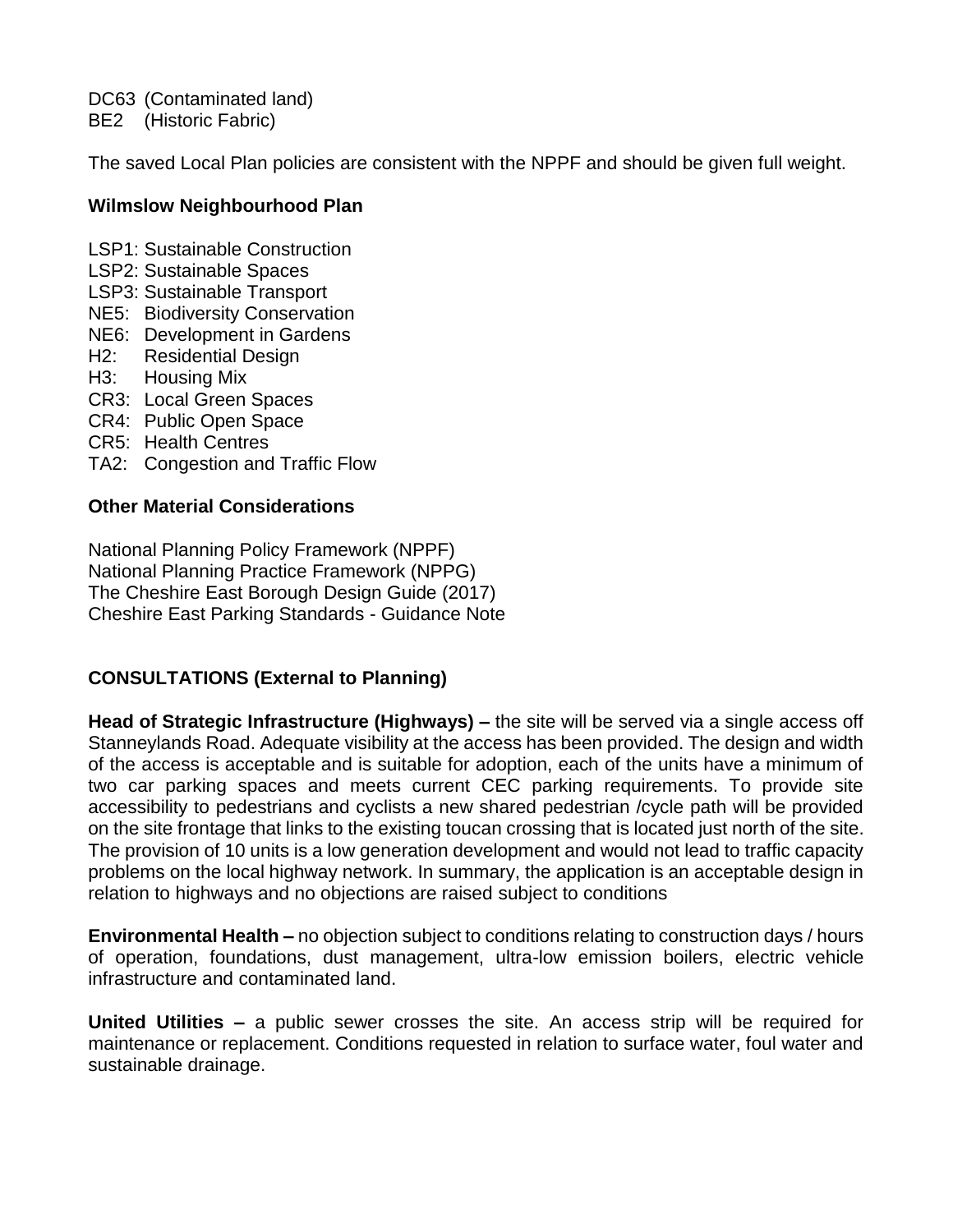**Cadent Gas Ltd –** recommend applicant be advised of infrastructure (low or medium pressure (below 2 bar) gas pipes and associated equipment) in the vicinity of the proposal with an informative of steps development must take as a result.

**Strategic Housing Manager –** the applicant has now provided evidence that supports the provision of 2 Affordable Dwellings due to vacant building credit. An Affordable Housing Statement has been provided and this shows 2 dwellings to be rented and intermediate respectively. Under the site circumstances this is acceptable.

**Lead Local Flood Authority –** the applicant should select an appropriate drainage strategy. It must ensure that flood risk is not increased on or off site as a result of the new development. For the surface water drainage methods, further infiltration testing should be carried out. It is worth noting that we are currently reviewing a Land Drainage Consent application for the culverted watercourse on site. However, we would ask that the applicant submits a detailed cross-sectional drawing of the culverted watercourse and its existing and proposed route within the site boundary at detailed design stage. Conditions and informative are included with the representation.

**Environment Agency –** the proposed development site and/ or its surroundings appears to have been the subject of past activity which poses a risk of pollution to controlled waters. Advise that you refer to our published Guiding Principles for Land Contamination which outlines the approach we would wish to see adopted to managing risks to the water environment from this site. Recommend that you consult with your Environmental Health / Environmental Protection Department for further advice on generic aspects of land contamination management. Informative on contaminated land and advice on matters including waste on site, waste to be taken off-site and dewatering / abstraction activity included in the representation.

**Manchester Airport** – no aerodrome safeguarding objections subject to conditions on the control of dust / smoke and lighting. There are also comments regarding reflective materials and no solar photovoltaics used without first consulting with the aerodrome safeguarding authority for Manchester Airport.

## **VIEWS OF THE PARISH / TOWN COUNCIL**

**Wilmslow Town Council:** *"recommend refusal of this planning application on the grounds of being out-of-keeping with the character of the Grade II Listed Building within its immediate vicinity. Furthermore, Wilmslow Town Council recommend refusal in accordance with Cheshire East Council's Housing Officer's view that the application fails to provide adequate affordable housing within the proposed scheme."*

## **OTHER REPRESENTATIONS**

Representations have been received from approximately 40 addresses, on the following grounds: -

- The 174 homes adjacent to the site has changed the nature of the area and the construction period has impacted negatively on residents.
- The development does not serve to meet housing needs, including affordable homes.
- Object to removal of trees, mature vegetation and hedgerows along Stanneylands road.
- Object to impact of development on protected trees.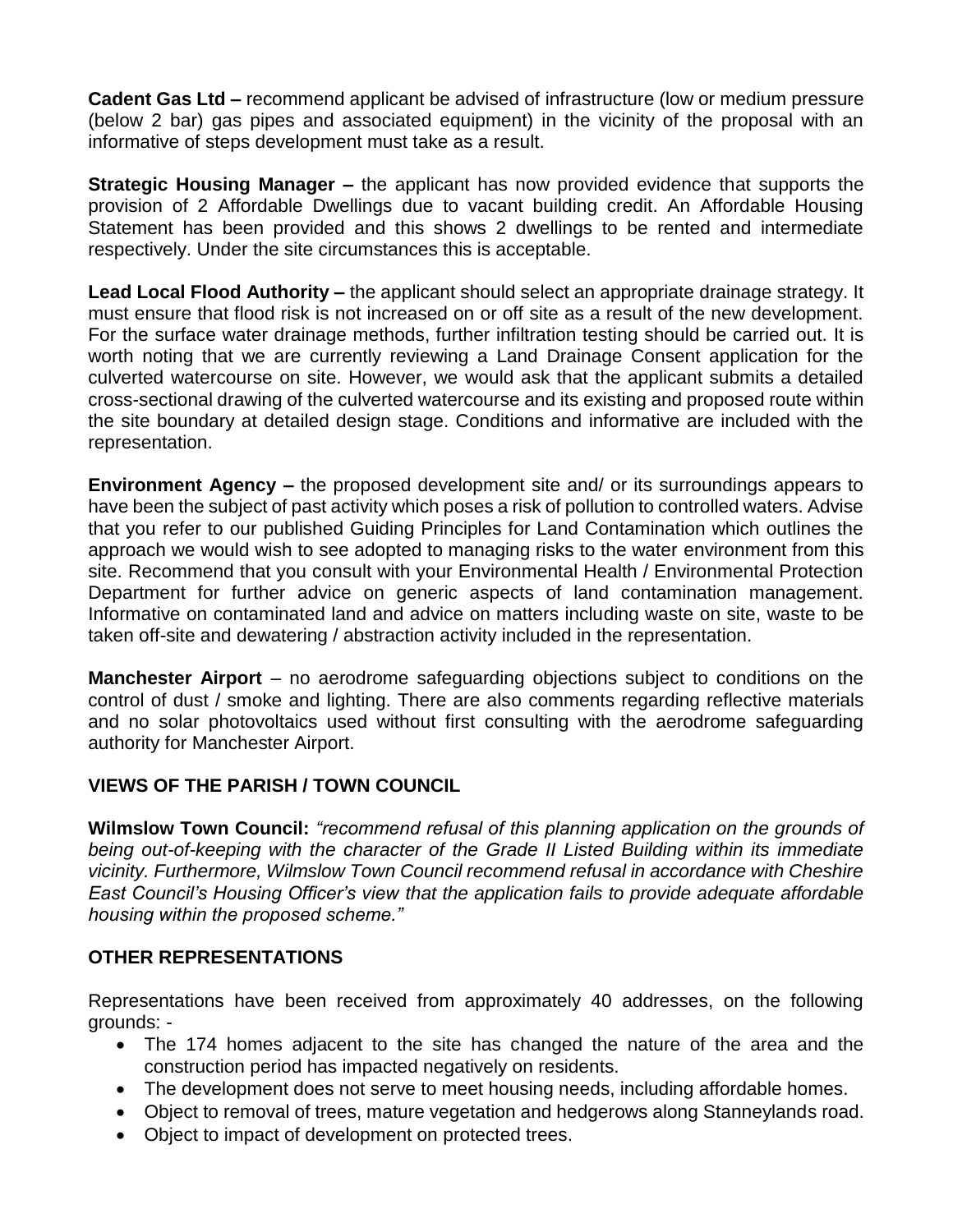- Negative impact on wildlife including badgers, bats, birds including owls.
- Bat survey is limited in scope
- Negative impact of development on 'wildlife corridor' created as part of the adjacent development. Wildlife corridor should be secured and widened.
- Ecological impact on the surrounding countryside
- Negative impact of development on local environment and facilities. Area has insufficient infrastructure, including school places
- The applicant should be made financially responsible to provide funds to correct negative impacts that occurs because of development.
- What about the people of Wilmslow who are proud of the village now a town with overpriced, high rentals and rated shops.
- The previous moratorium on housing development in Cheshire should be re-instated.
- Stanneylands Road is not designed to take a further influx of vehicles
- Access road to the site is unsuitable, it is sited on a blind bend with poor visibility splays and near a pedestrian crossing.
- There are too many entrances onto Stanneylands Road in quick succession. There are safer alternative access options into the site
- Traffic impacts on Stanneylands Road is leading to increased pollution and on street parking. The adjacent development is not fully occupied so the full increase in growth of traffic is unknown.
- Lack of space on site for construction vehicles leading to parking in the surrounding area
- Drainage around Stanneylands Road is inadequate. Risk of surface water runoff and drainage concerns on the site and adjacent properties.
- Concerns over land levels, two storey homes opposite a row of single storey bungalows are not in keeping with surrounding street scene.
- Concerns over land levels leading to a loss of amenity / natural sunlight for adjacent properties and those opposite the proposed development. It will also lead to overlooking.
- The Council has a five-year supply of housing and a sufficient housing stock through to 2030.
- Proximity of the site to Listed Buildings, including Little Stanneylands and historic farmstead and impacts of development on properties of historic interest.
- Preparation works have already commenced on the site.
- There is already a proposal for significant development in Handforth, no need for this site.
- Design is not in keeping with surrounding development
- Object to the number and type of buildings proposed for the site
- Noise pollution
- Procedural issues lack of publicity
- There are too many new builds in the local area
- The sustainability of the proposed development is undermined by several factors, including distance to local amenities
- The application represents over-development of a former Green Belt site. A reduction in the number of new dwellings may provide a better transition of design styles with adjacent uses. More consideration should be given to the historic and equestrian heritage of the site.
- The site fails to meet Wilmslow Neighbourhood Plan policy H3 (Housing Mix).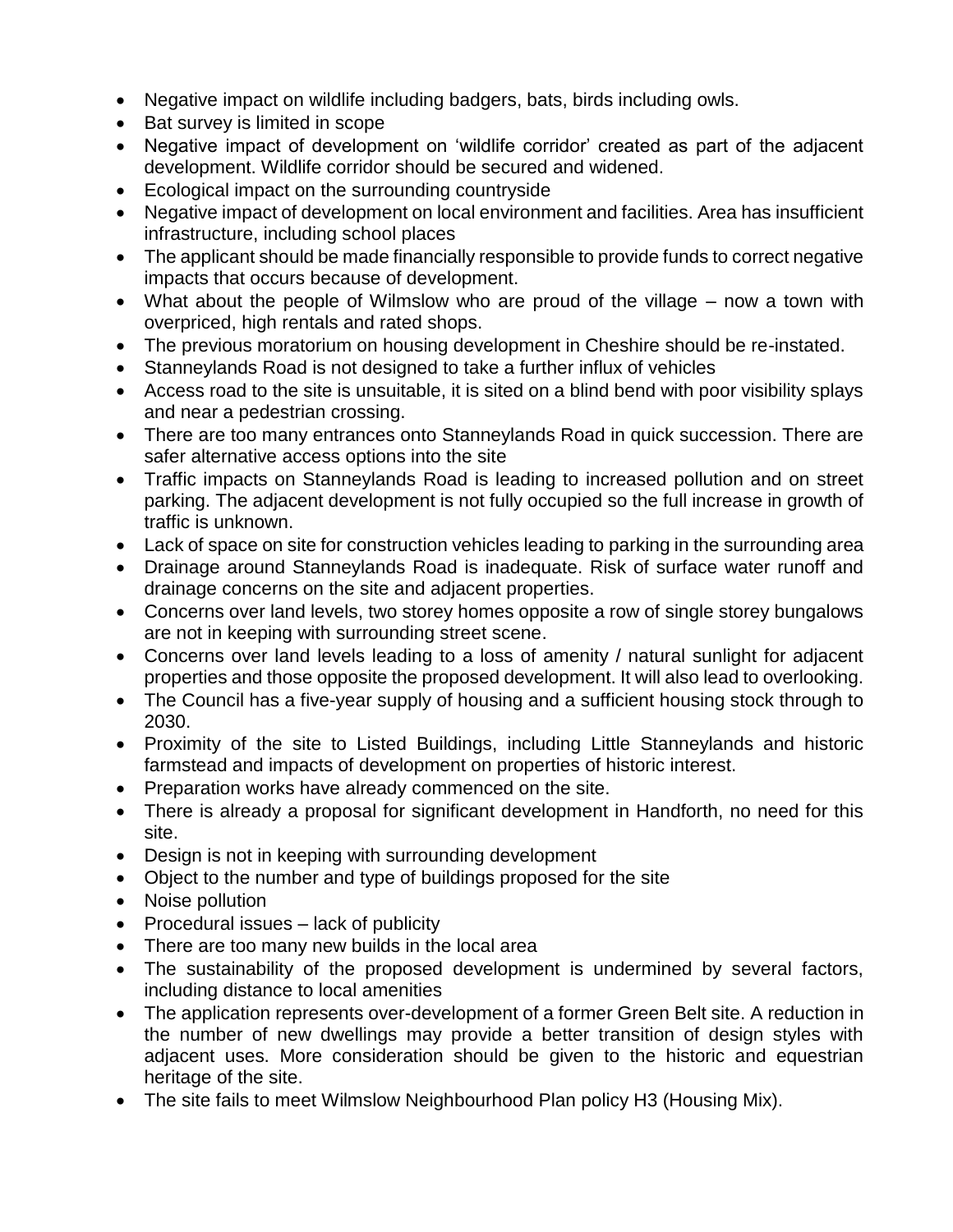- Any approval should include a condition requiring a stone wall at the boundary of the development and the listed buildings, rather than timber fence.
- Housing development should be considered as part of LPS 56 (land at little Stanneylands, Wilmslow) for the purposes of housing mix and affordable housing. Application does not comply with Wilmslow Neighbourhood Plan policy NE5 (Biodiversity Conservation)

## **OFFICER APPRAISAL**

## **Principle of Development**

The application site consists of part of the LPS 56 allocation that was a site released from the Green Belt in order to assist the Council in achieving a five-year supply of housing, with the southern section of the site also being released from the Green Belt. Therefore, the principle of residential development is acceptable in this location and subject to all other matters being satisfied the application should be determined without delay.

In addition to around 200 dwellings the development is expected to deliver the following;

- Provision of a direct cycle and pedestrian link from the site to Manchester Road, linking the site to Handforth Railway Station and centre;
- Provision of a new pedestrian and cycle bridge across the River Dean and improvement of public access along the river valley to include a footpath link from Linneys Bridge to Manchester Road.
- Retention of trees and woodlands at the edges of the site, with new planting to re-enforce landscape features - to properly define a new Green Belt boundary and to maintain the setting of existing properties and protect the amenities of those occupiers.

## **Site Specific Principles of Development**

a. The development must be a high-quality design which reflects and respects the character of the area and the amenities of neighbouring properties.

b. Provide a comprehensive landscaping scheme which retains existing mature trees and hedgerows where possible.

c. Creation of a new vehicular access to Stanneylands Road, or as an alternative to Manchester Road.

d. Improve the connectivity and accessibility into and out of the site to Handforth centre and the wider local area with the provision of cycle paths and pedestrian linkages.

e. Provision must be made for public open space to the north and west of the site utilising the river valley. Any new development will be expected to make contributions to playing fields and children's play facilities where these cannot be provided on site.

f. New development will be expected to respect any existing ecological constraints on site and where necessary provide appropriate mitigation.

g. Provide contributions to health and education infrastructure.

h. The Local Plan Strategy site is expected to provide affordable housing in line with the policy requirements set out in Policy SC 5 'Affordable Homes'.

i. Provide for a long-term management strategy for land along the Dean Valley shown as Protected Open Space.

j. Respect for the setting of listed buildings adjacent to the site.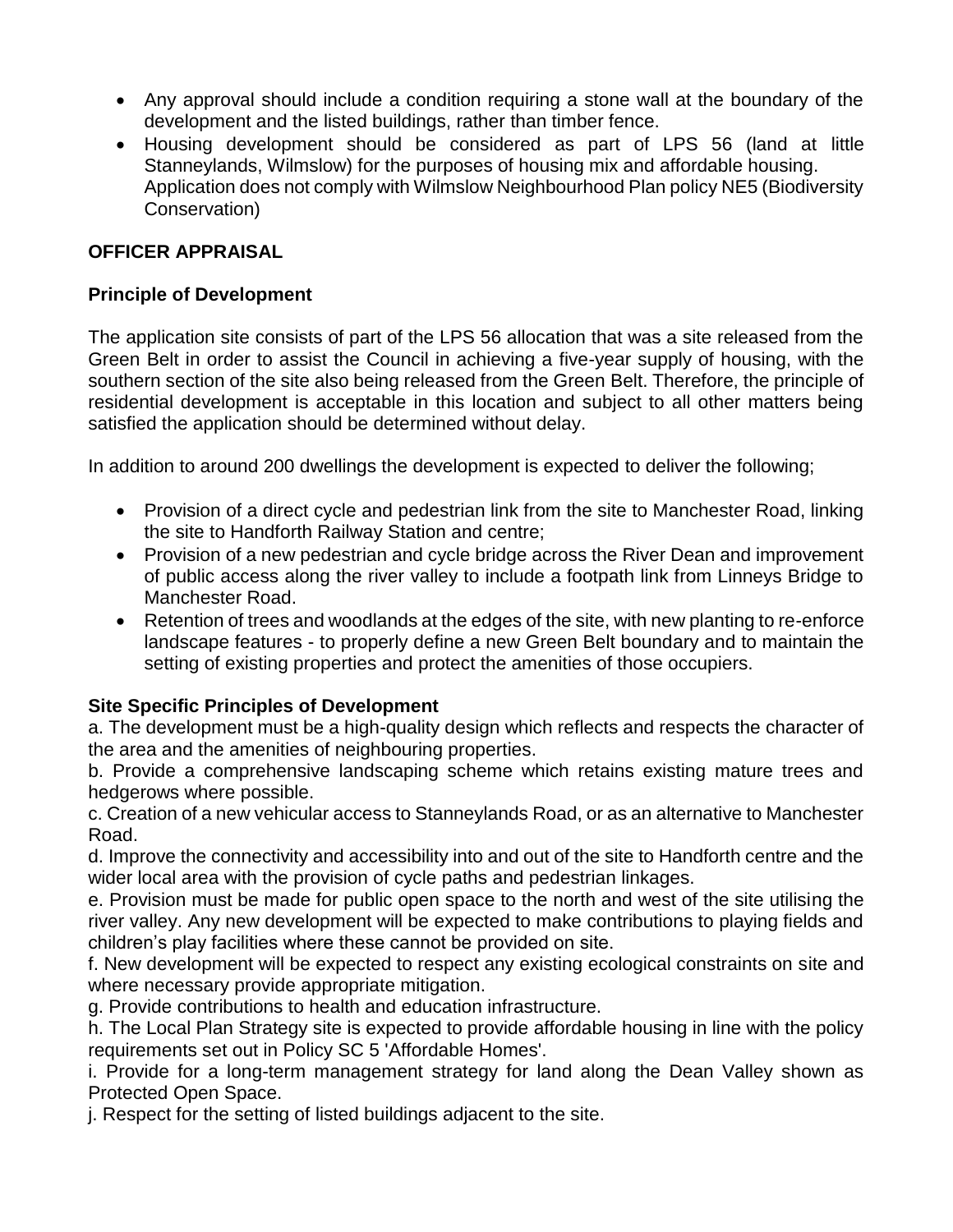k. A minimum of a Phase 1 Preliminary Risk Assessment for contaminated land should be carried out to demonstrate that the site is, or could be made, suitable for use should it be found to be contaminated.

As mentioned previously the site to the north, as part of allocation LPS 56, has had an application approved for the delivery of 174no. dwellings and is currently under construction. There are 7no. proposed dwellings located within the LPS 56 allocation.

The southern section of the site containing 3no. dwellings, as a windfall site, CELPS Policy SE 2 states that development should;

- Consider the landscape and townscape character of the surrounding area when determining the character and density of development
- Build upon existing concentrations of activities and existing infrastructure
- Not require major investment in new infrastructure
- Consider the consequences of the proposal for sustainable development having regard to Policies SD 1 and SD 2

In this case, the provision of 3no. additional windfall dwellings would be of an acceptable scale relative to Wilmslow and would deliver housing within a sustainable location. From here, there are good rail links (including to Manchester, London) and buses to other local / key service centres. There are local amenities nearby, and social infrastructure such as schools, hairdressers, gyms, employment etc. The development to provide residential units in a sustainable location aligns with the general principles of national policy, local policy and emerging neighbourhood policy.

The development would contribute to the Borough's housing requirements through the provision of 3no. additional market dwellings. In accordance with these policies, there is no objection in principle to new dwellings in this location, subject to compliance with the other relevant development plan policies

## **Residential Mix**

Policy SC4 of the Cheshire East Local Plan states that *"New residential development should maintain, provide or contribute to a mix of housing tenures, types and sizes to help support the creation of mixed, balanced and inclusive communities."* PNP policy HOU 6 repeats this aim with the additional statement that *"The provision of smaller units to meet local needs should be given priority subject to compliance with other housing policies"*. The mix of three, four bed and five bed dwellings located within a residential area would contribute to the mix of housing sizes and types and would complement the existing provision within the area.

## **Affordable Housing**

Policy SC 5 (Affordable Homes) in the Cheshire East Local Plan Strategy (CELPS) sets out the thresholds for affordable housing in the borough. In residential developments, affordable housing will be provided as follows: -

i. In developments of 15 or more dwellings (or 0.4 hectares) in the Principal Towns and Key Service Centres at least 30% of all units are to be affordable;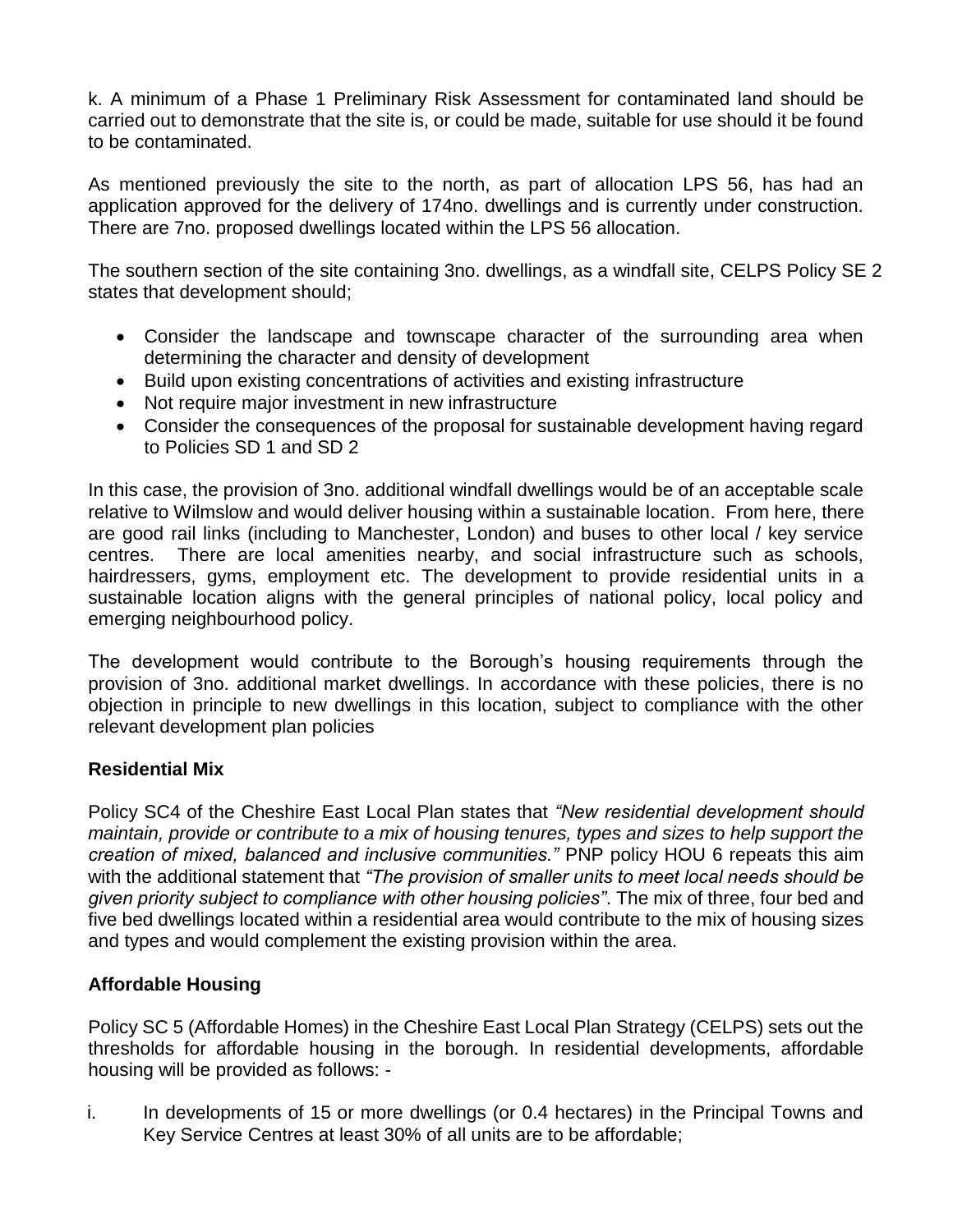The CELP states in the justification text of Policy SC5 (paragraph 12.44) that the Housing Development Study shows that there is the objectively assessed need for affordable housing for a minimum of 7,100 dwellings over the plan period, which equates to an average of 355 dwellings per year across the borough. This figure should be taken as a minimum.

This is a proposed development of 10 dwellings with a site area of 0.96 Hectares in a Key Service Centre, therefore in order to meet the Council's Policy on Affordable Housing there is a requirement for 3 dwellings to be provided as affordable homes.

The applicant has now provided evidence that supports the provision of 2 Affordable Dwellings, when vacant building credit is taken into account. An Affordable Housing Statement has been provided and this shows the 2 dwellings will be provided as one rented and one intermediate. Under the site circumstances this is acceptable and the initial objection from the Council's Housing Officer is withdrawn.

## **Design and Impact on Character of the Area**

NPPF Chapter 12 deals with achieving well-designed places. Paragraph 126 identifies good design as a key aspect of sustainable development.

Paragraph 130 states that *"planning policies and designs should ensure that, developments:* 

- *a) will function well and add to the overall quality of the area, not just for the short term but over the lifetime of the development;*
- *a) Are visually attractive as a result of good architecture, layout and appropriate and effective landscaping;*
- *b) are sympathetic to local character and history, including the surrounding built environment and landscape setting, while not preventing or discouraging appropriate innovation or change (such as increased densities);*
- *c) establish or maintain a strong sense of place, using the arrangement of streets, spaces, building types and materials to create attractive, welcoming and distinctive places to live, work and visit;*
- *d) optimise the potential of the site to accommodate and sustain an appropriate amount*  and mix of development (including green and other public space) and support local *facilities and transport networks; and*
- *e) create places that are safe, inclusive and accessible and which promote health and wellbeing, with a high standard of amenity for existing and future users, and where crime and disorder, and the fear of crime, do not undermine the quality of life of community cohesion and resilience"*

Policies SE 1 and SD 2 of the CELPS seek to ensure that development is of a high standard of design which reflects local character and respects the form, layout, siting, scale, design, height and massing of the site, surrounding buildings and the street scene. CELP policy SD 2(1) (ii) states development should contribute positively to an area's character and identity, creating or reinforcing local distinctiveness in terms of height, scale, from and grouping, materials, external design and massing.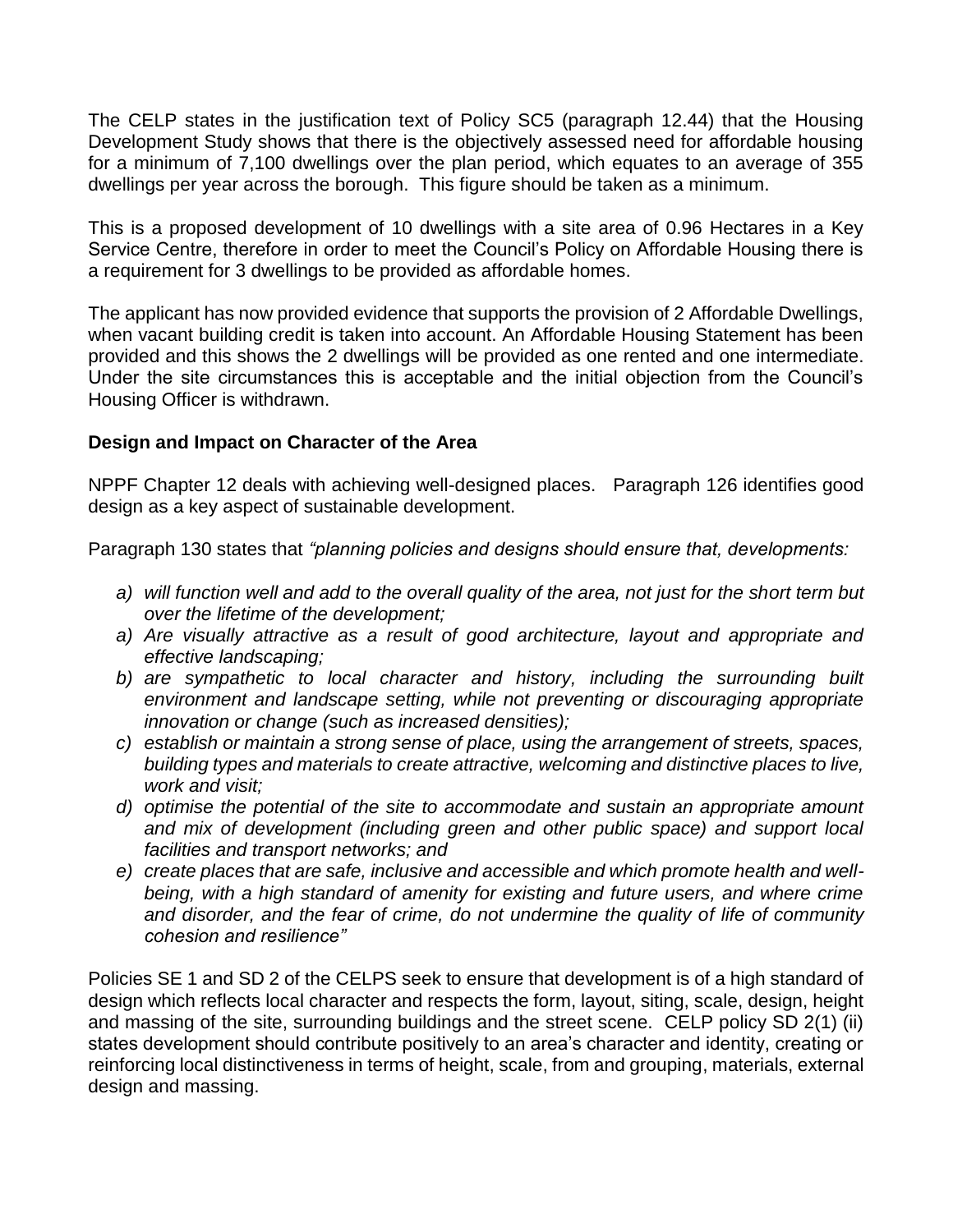Wilmslow Neighbourhood Plan Policy NE6 outlines three criteria which applications are encouraged to meet:

- The built form and hard surface areas must not exceed 50% of the area of the original plot unless permeable surfacing is used.
- All mature trees, hedgerows and other woody species are retained and protected, and supplemented by new planting.
- The landscape proposals developed must meet all 10 Green Biophillic Points set out within Wilmslow Neighbourhood plan policy SP2: Sustainable Spaces.

Wilmslow Neighbourhood Plan Policy H2 states that all new residential development should seek to deliver high quality design.

The Council's Design Officer has reviewed their proposal and has offered their support to the scheme.

The site is approximately 1 ha and is located on Stanneylands Road, between the settlements of Wilmslow, Handforth and Styal. It is bordered by a residential development currently under construction to the north and by a cluster of three Grade II listed buildings to the south. The site currently contains five existing buildings which comprising a mixture of pitch-roofed stable blocks with a Tudor-style cladding and flat roofed barns.

The proposed dwellings are all 2-storey with suitable variations in roof pitches and gables to provide interest and relieve monotony. In addition, the change in levels across the site is effective in providing a varied street scene. Overall, the scale and massing of the scheme presented provides no concern.

Resident parking provision is adequate in volume and well located predominantly to the front and side of the properties. Whilst there are no specific spaces for visitor parking, it is felt that the streets and driveways could cope with this adequately.

The design development work undertaken to the dwellings during the application process demonstrate a marked improvement on those more standardised and less coherent housetypes submitted originally. The influence of local context (and the CEC Design Guide) is now more readily apparent, and these are now acceptable in design terms.

It is considered that the improvements satisfy the raised issues of elevational design and the referencing locally distinctive design and scale, and the proposal complies with the design policies listed above.

## **Heritage**

The site is currently occupied by single storey equestrian buildings, of a simple style with "Tudor" timber decorative cladding. There are a number of established trees within the site and hedges which lie on the southern border adjacent to the Grade II listed C17th barn. The hedges screen a large area of grass covered garden. The northern part of the application site is within LPS56, where housing is currently under construction on the adjacent land, the southern part of the site is outside of LPS56. The open land currently provides a visual buffer between the listed houses and new housing development. The principles of development are quite clear within LPS 56 that any scheme needs to respect the setting of the listed buildings adjacent to the site.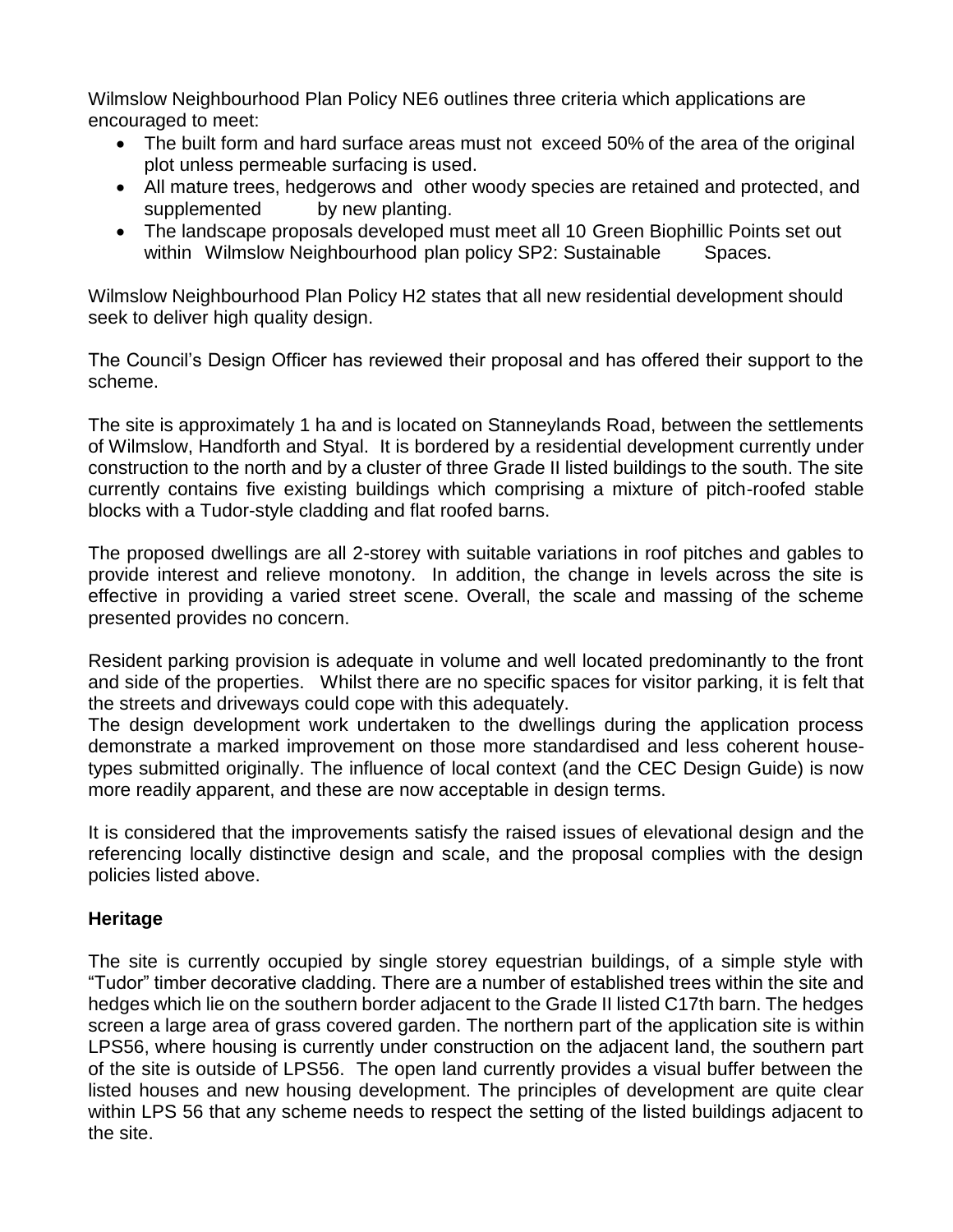The listed buildings are Little Stanneylands, the Barn 15m west of Little Stanneylands and Rose Cottage to the east, all designated at Grade II.

The timber framed, thatched buildings of Little Stanneylands a former farmhouse/stables and the barn date from the 17th century and are in use as dwellings. They have been altered and extended but are of both historical and architectural interest, providing good examples of Cheshire vernacular farmhouse and agricultural buildings. Rose cottage is early C18th century, although altered in the 20th, it is brick built with slate roof. It is also of architectural and historic interest and is a good example of a vernacular cottage.

The C17th barn, lies to the south of the site backing on to the road and is timber framed, painted noggin, with thatched roof on stone plinth. A modern extension has been added to the right of plan in a vernacular style, with large eye-brow dormer, the overall appearance is one of a smallscale timber framed, thatched farm building.

As well as being of interest in their own right, they hold value as a group, set around what remains of a part of a farm complex with central courtyard. There are views of the buildings from Stanneylands Road, with the former barn and its extension having most prominence as it sits at back of pavement, Rose Cottage is located within the plot. There are views through the garden to the north of the wider group.

Listed Buildings are designated heritage assets for the purposes of NPPF chapter 16 and CELPS policy SE 7. NPPF paragraph 189 confirms that heritage assets are an irreplaceable resource and should be conserved in a manner appropriate to their significance.

#### *Paragraph 199 states that:*

*"When considering the impact of a proposed development on the significance of a designated heritage asset, great weight should be given to the asset's conservation (and the more important the asset, the greater the weight should be). This is irrespective of whether any potential harm amounts to substantial harm, total loss or less than substantial harm to its significance.*

Paragraph NPPF 200 notes that:

*"Any harm to, or loss of, the significance of a designated heritage asset (from its alteration or*  destruction, or from development within its setting), should require clear and convincing *justification."*

In accordance with NPPF paragraph 202, *"where a development proposal will lead to less than substantial harm to the significance of a designated heritage asset, this harm should be weighed against the public benefits of the proposal including, where appropriate, securing its optimum viable use."*

CELPS Policy SD 2 Sustainable Development Principles notes that all development will be expected to respect, and where possible enhance, the significance of heritage assets, including their wider settings.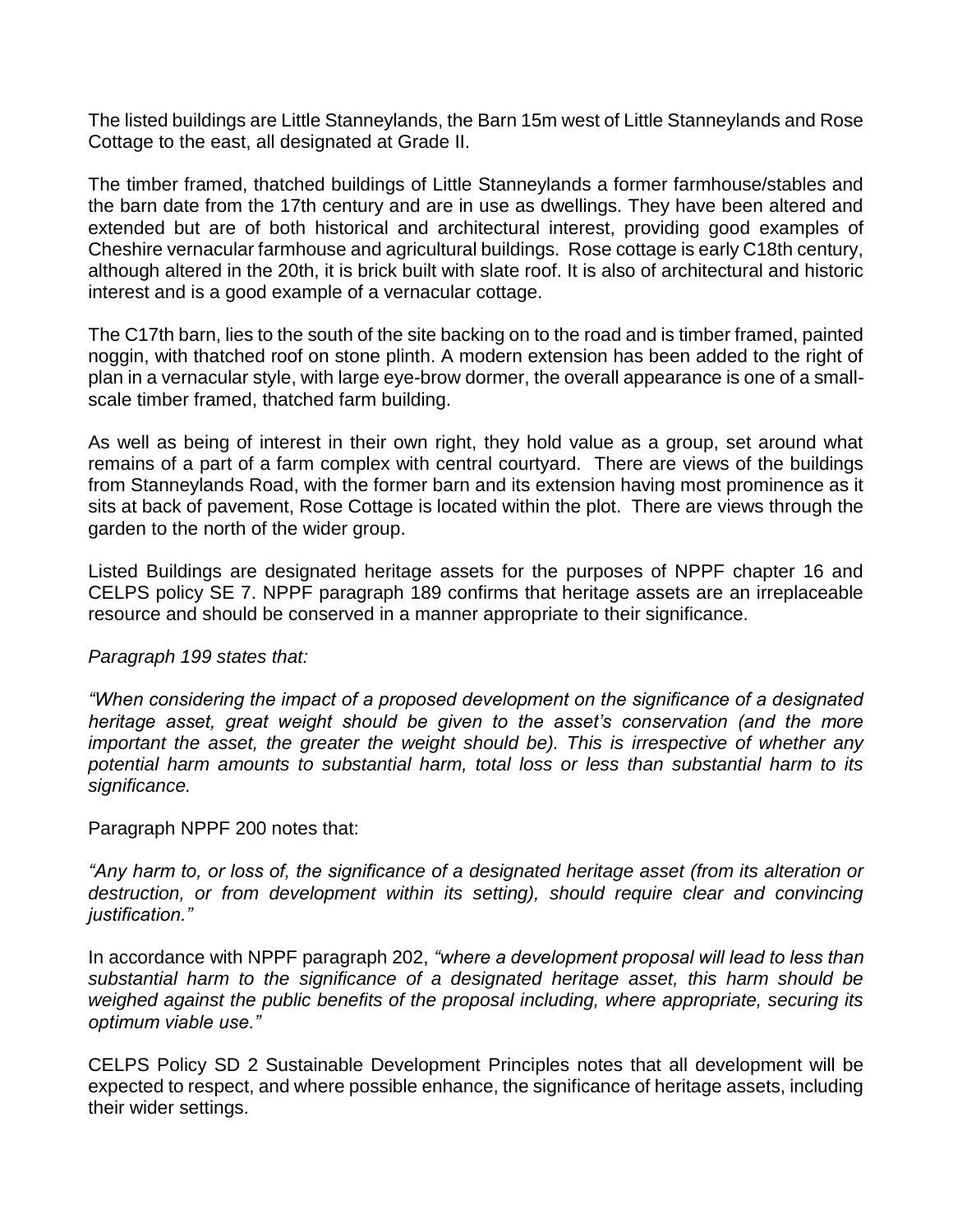Policy SE 7 notes that the Council will support development proposals that do not cause harm to, or which better reveal the significance of heritage assets and will seek to avoid or minimise conflict between the conservation of a heritage asset and any aspect of a development proposal. In the case of designated heritage assets, SE 7 notes that this will be done by:

*i. Requiring development proposals that cause harm to, or loss of, a designated heritage asset and its significance, including its setting, to provide a clear and convincing justification as to why that harm is considered acceptable. Where that case cannot be demonstrated, proposals will not be supported.*

*ii. Considering the level of harm in relation to the public benefits that may be gained by the proposal.*

*iii. The use of appropriate legal agreements or planning obligations to secure the benefits arising from a development proposal where the loss, in whole or in part, of a heritage asset is accepted.*

Additionally, in accordance with the Section 16 and 66 of the 1990 Act, when making a decision on all listed building consent applications or any decision on a planning application for development that affects a listed building or its setting, a local planning authority must have special regard to the desirability of preserving the building or its setting or any features of special architectural or historic interest which it possesses. Preservation in this context means not harming the interest in the building, as opposed to keeping it utterly unchanged.

The application is supported by a Heritage Statement which describes the significance of the heritage asset and assesses the impact of the proposals upon the significance.

The Conservation Officer assessed the proposals and raised concerns regarding the impact upon the listed buildings and their setting. Following on from these concerns the unit closest to the listed buildings was removed to create a larger gap between the listed buildings and the proposed built development allowing for more landscaping to create a buffer.

These amendments have not addressed the initial concerns raised by the Conservation Officer. Their latest comments are as follows:

*"Houses 7,8 and 9 plus the access road lie outside of the boundary of LPS 56 which was carefully considered and designated in 2015. The area to the south of LPS56 was to allow for a buffer between LPS56 and the listed group in order to maintain their setting and significance. It was made clear at pre-application stage in 2019 that any development should respect this buffer and the boundary of LPS56 and that development within the buffer outside of the boundary would be unlikely to be viewed as acceptable.* 

*Whilst plot 10 has been removed 9 and 8 are still in proximity to the 17th century barn and will still appear in views from inside and outside of the site, including long views from Stanneylands Road and Stanneylands Drive. The green buffer of open land, hedges and trees still be filled with new houses in close proximity to the historic buildings. The topography of the land adjacent to the barn currently occupied by a garden would give further prominence to the housing. The*  existing garden rises up from the level of the barns and courtyard space. The remains of the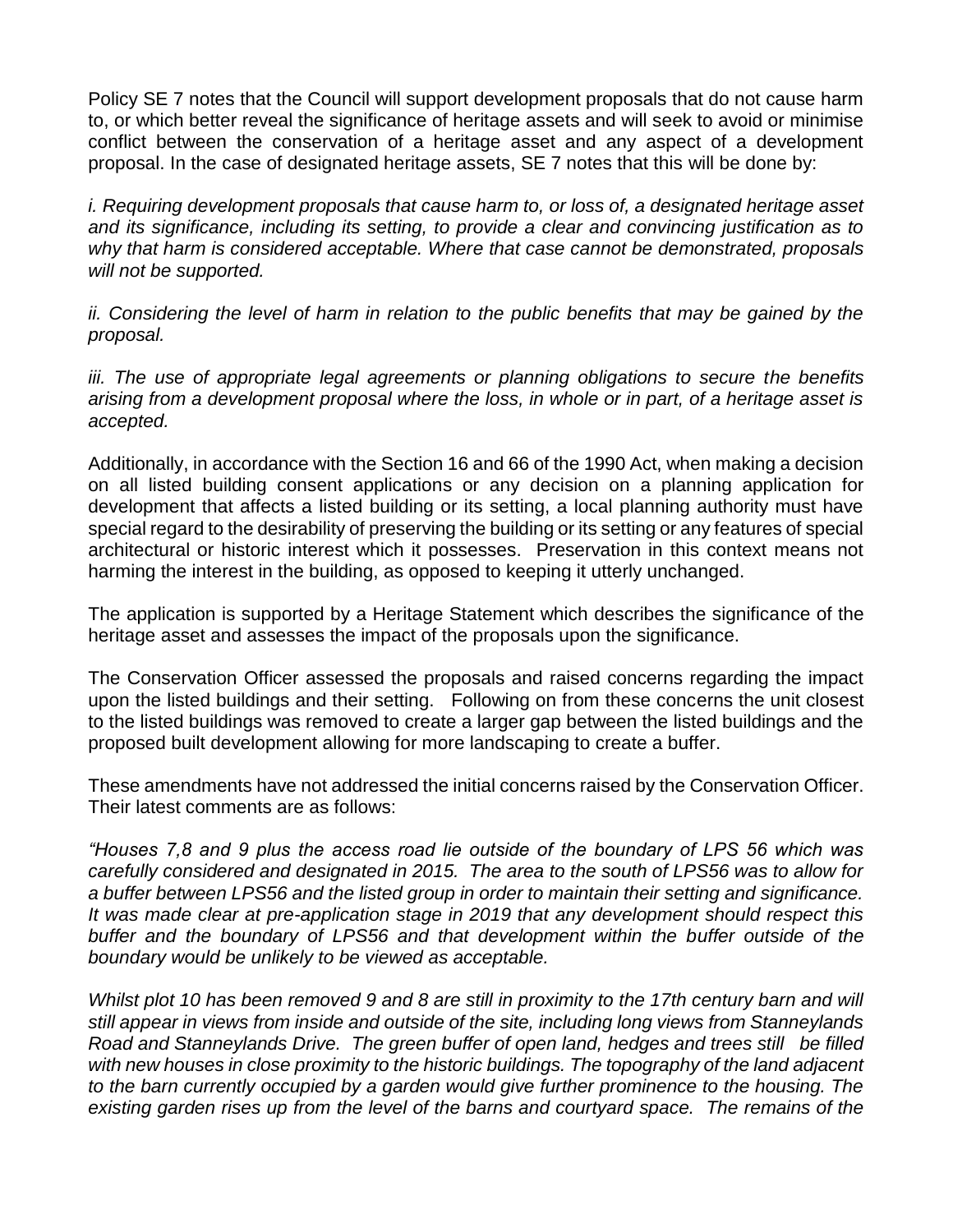*former stream which lies between the gardens to Little Stanneylands, and the stables would now be filled.* 

*Rose Cottage which is set back from Stanneylands Road will have a further group of houses set to its rear. Although set back from the cottage, they will appear in views of the listed cottage from within the site, altering the existing open backdrop.* 

*The 2017 heritage statement which accompanied the David Wilson adjacent scheme, made it clear, that their proposals would not cause harm as the buildings were set at such a distance*  from the listed buildings that they would not alter their backdrop. This clearly would not be the *case for the above scheme.* 

*The garden area adjacent to the barn was once occupied by a farm building but this was lost prior to the mid 1930's. The setting of the listed buildings has been one of open gardens with fields and small-scale stable buildings/barns for a significant period of time. I remain unconvinced that the current stable complex provides a convincing justification for development in such close proximity to the assets. The existing gardens, established trees and shrubs and open aspect in my view greatly enhance the setting of the designated assets. On approaching the listed barn from the north, instead of the natural backdrop of a hedge, trees and open gardens, in which there are views of the listed group, there will now detached houses sitting in the view.*

#### *Conclusions*

*The proximity, location and height of the proposed housing development and its associated*  landscaping within the wider setting would cause harm to the significance of the group of listed *buildings adjacent. The scheme therefore fails to meet the requirements of section 66 of the Act, the saved heritage policies of the MBLP BE2, BE15, Policy, SD2, SE 1 and SE 7 of the CELPS which in combination seek to secure appropriate design in a heritage context and also Section 16 of the NPPF in particular (but not exclusively) policy 189 and 200 requiring the provision of a clear and convincing justification in relation to harm.* 

*This harm discussed in detail above would in my view be at the less than substantial end of the scale, but this does not mean that the harm would be minor or unimportant. The Framework states that heritage assets are an irreplaceable resource and emphasises the desirability of sustaining and enhancing their significance.*

*Part of the development also lies outside of the boundary of LPS56 and within a landscape buffer between LPS56 and the listed group, it therefore fails to address the requirements set out in LPS56 as far as they relate to impact upon the setting of adjacent heritage assets."*

The conclusions of the Council's Conservation Officer in terms of the impact on the listed buildings and their setting are noted and agreed with. The development would be a prominent feature, highly visible in many of the public viewpoints from which the buildings are also experienced, although this is reduced with the removal of the closest dwelling. The cumulative impact of the three dwellings outside the allocation would detract from the relatively modestly proportioned listed buildings. It is agreed that the development would result in 'less than substantial harm' to these designated heritage assets.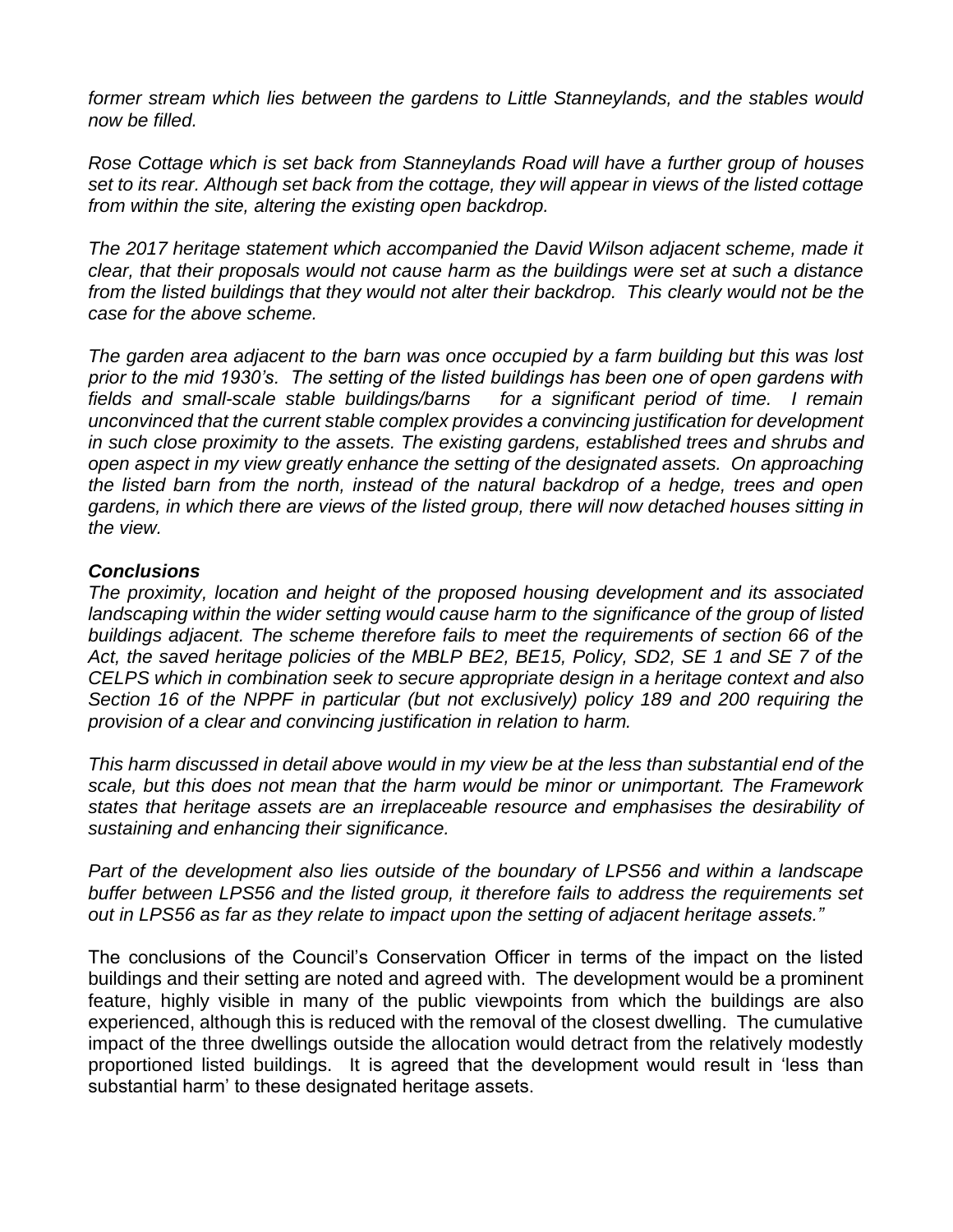As stated in paragraph 202 of the Framework, the harm needs to be weighed against the public benefits of the proposal including, where appropriated securing its optimum viable use.

The public benefits are set out later in this report.

## **Residential Amenity**

Saved Macclesfield Borough local Plan policy DC3 seeks to ensure development does not significantly injure the amenities of adjoining or nearly residential properties through a loss of light, overbearing effect or loss of sunlight/daylight with guidance on space distances between buildings contained in saved policy DC38 of the Macclesfield Borough Local Plan and guidance within the Cheshire East Design Guide.

New residential developments should generally achieve a distance of between 21m and 25m between principal windows and 13m to 14m between a principal window and a blank elevation. This is required to maintain an adequate standard of privacy and amenity between residential properties and these are set out in Policy DC38. The policy includes provisions to increase these distances in circumstances when development exceeds two-stories in height.

It should also be noted that the Cheshire East Design Guide SPD also includes reference to separation distances and states that separation distances should be seen as a guide rather than a hard and fast rule.

The Design Guide identifies the following separation distances;

- 21 metres for typical rear separation distance
- 18 metres for typical frontage separation distance
- 12 metres for reduced frontage separation distance (minimum)

The separation distances between the existing properties on Carlton Avenue and those proposed is a minimum of 41 metres, with a minimum distance between the proposed dwellings and the recently approved dwellings of 25m and as such the proposals will not cause an unacceptable level of overlooking or have an unacceptable adverse impact on privacy. The vast majority of the trees along the site boundary with the existing properties are retained and they will effectively screen the development from neighbouring properties.

## **Highways**

The site will be served via a single access off Stanneylands Road, the access road is a shared surface cul-de-sac with a turning head at the end. Adequate visibility at the access has been provided in accordance with the 30mph speed limit on Stanneylands Road.

The design and width of the access is acceptable and is suitable for adoption, each of the units have a minimum of two car parking spaces and meets current CEC parking requirements.

To provide site accessibility to pedestrians and cyclists a new shared pedestrian /cycle path will be provided on the site frontage that links to the existing toucan crossing that is located just north of the site.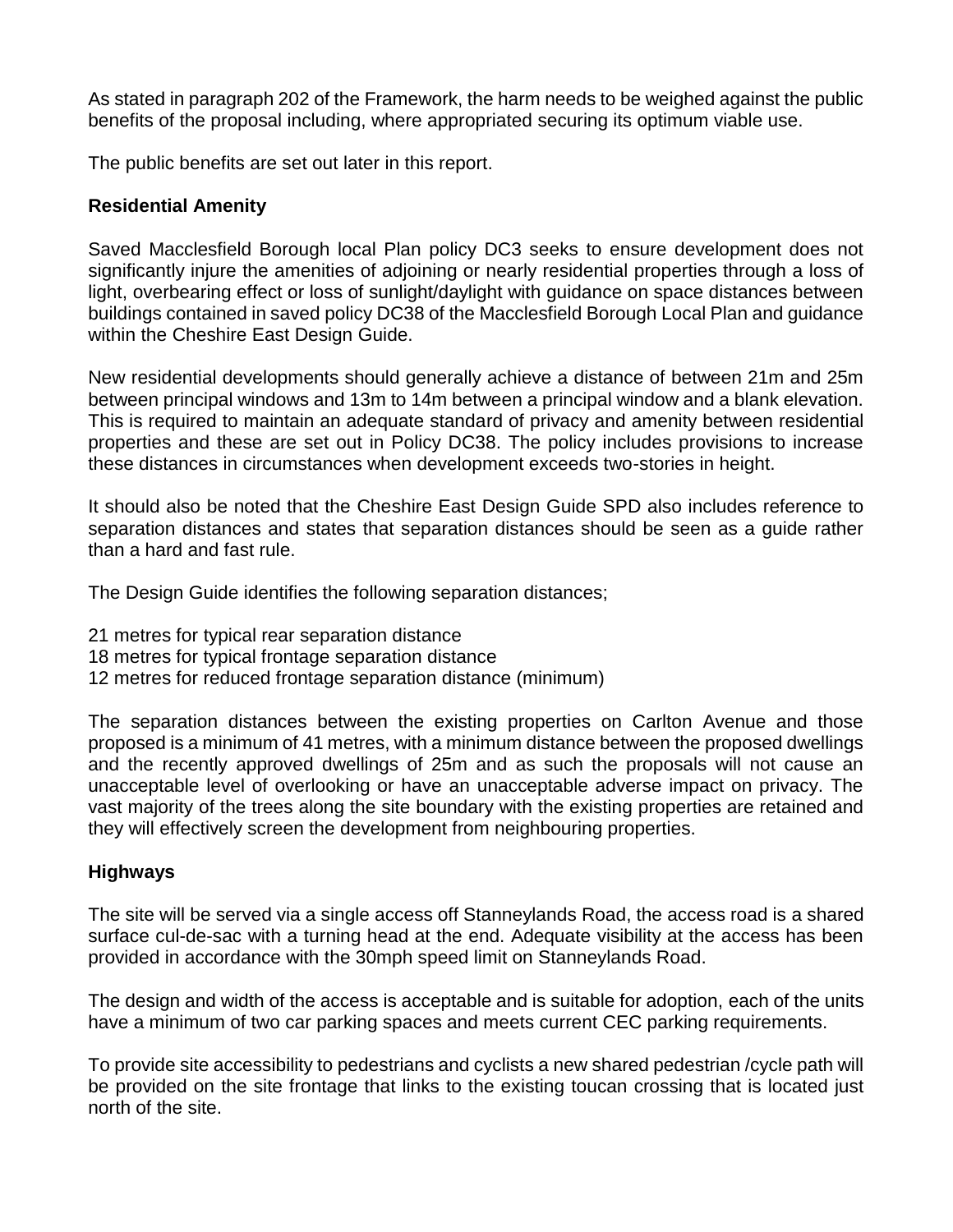The provision of 10 units is a low generation development and would not lead to traffic capacity problems on the local highway network.

In summary, the application is an acceptable design in relation to highways and no objections are raised by the Head of Strategic Transport, subject to conditions.

## **Arboriculture and Forestry**

The application has been supported by an updated Arboricultural Statement by Cheshire Woodlands (CW/9340-AS-2) dated 12th May 2021.

Concerns were raised with regards the relationship of Oak (T27) and Plot 7. No additional changes have been proposed in terms of position of the plot although the submitted assessment has confirmed that the adequate daylight and sunlight levels have been achieved and are within the parameters of BRE 209. It is noted that new hard standing is now proposed although engineer designed hard surfacing has been indicated to accord with best practice recommendations.

Plots 8 and 9 are located to the north west of group G5 which comprises of closely spaced trees of varying quality with two trees considered to be protected. The updated proposal has removed all trees from the rear garden of properties with planting indicated to the south east of these. Irrespective of the removal of the trees in favour of replacement planting, the shading and sunlight assessment has found that light levels do not meet the recommended minimum targets of BRE 209 Guidance.

Plot 3 has also been amended with this revised layout and is now shown as 2 semi-detached properties (plots 3 & 3A). While the side elevation of 3A is now shown to have increased separation from trees in G4, the rear elevation of the property is now closer to tree T6 and the shading assessment confirms that light levels to plot 3A also fail to meet the minimum requirements of the BRE Guidance.

This amended layout presents some improvements in terms of relationship with important trees on the site. The additional submitted information confirms that the majority of the properties will meet the requirements regards shading to amenity space and internal habitable rooms as stipulated in BRE 209.

Consultation comments remain largely unchanged in terms of the concerns expressed regards dominance and shading to some of the plots, although the layout has ensured all retained trees remain outside residential curtilage and within communal areas. Extensive planting of new, heavy standard trees is proposed in mitigation for tree losses in particular to the road frontage where the additional losses are indicated. The submission of a management plan provides some confidence that both existing and newly planted trees will ensure the sustainability of tree cover in the area in the longer term.

No significant objections are raised by the Council's Arboricultural Officer, subject to a condition to provide tree protection measures, tree retention, levels survey, service/drainage layout and a method statement.

## **Nature Conservation**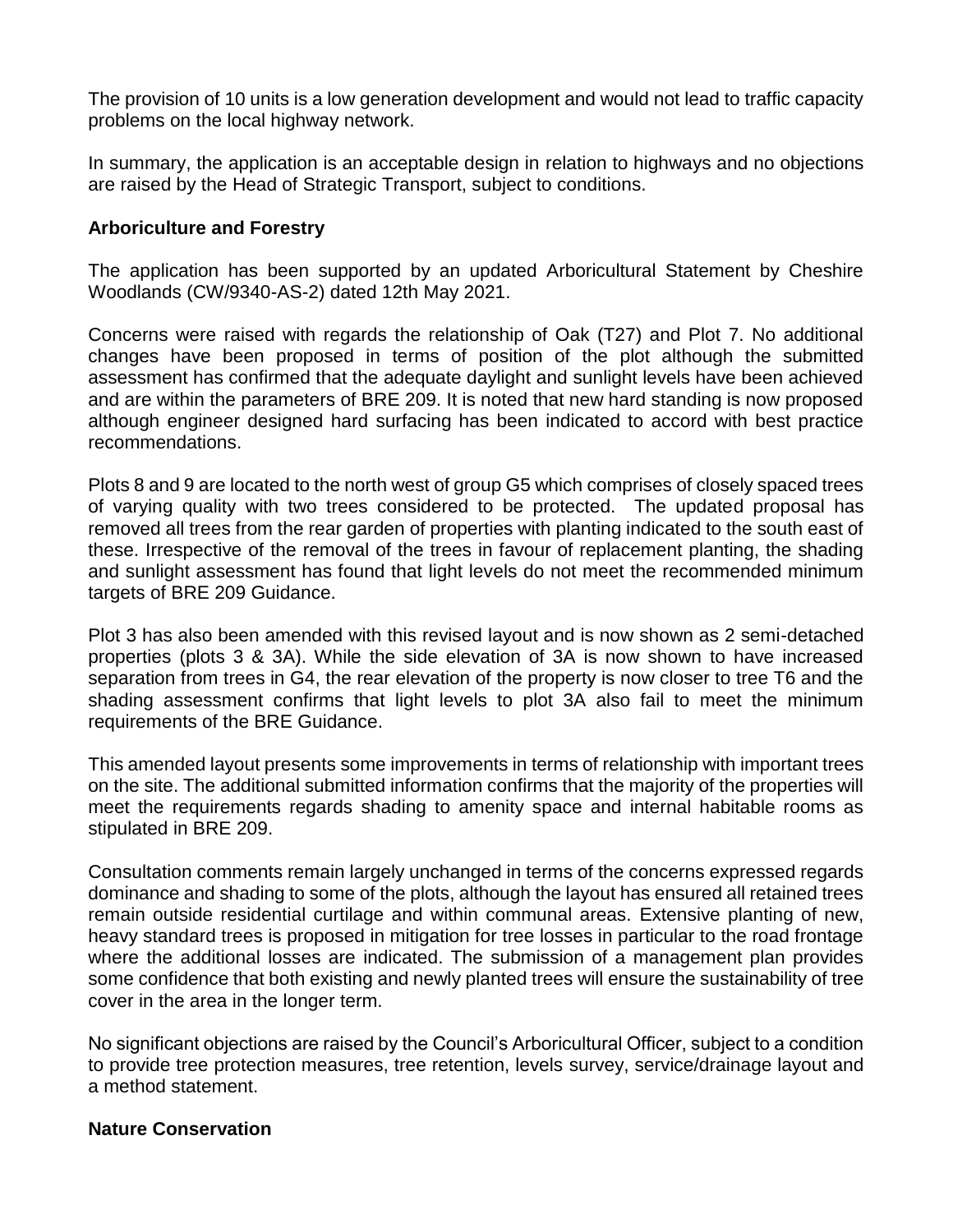Policy SE3 of the CELPS and H8 of the HNP require all development to positively contribute to the conservation and enhancement of biodiversity and geodiversity and should not negatively affect these interests.

Policy NE5 of the WNP states that "Planning applications will be supported where it can be demonstrated that they will not adversely affect designated and non-designated wildlife habitats including Priority Habitats within Wilmslow."

#### Bats

Evidence of bat activity in the form of minor roosts has been recorded within one of the buildings proposed for demolition. The usage of the building by bats is likely to be limited to single or small numbers of animals using the buildings for relatively short periods of time and there is no evidence to suggest a significant maternity roost is present. The loss of the roosts associated with the buildings on this site, in the absence of mitigation, is likely to have a low impact upon on bats at the local level and a low impact upon the conservation status of the species as a whole.

Article 12 (1) of the EC Habitats Directive requires Member states to take requisite measures to establish a system of strict protection of certain animal species prohibiting the deterioration or destruction of breeding sites and resting places.

In the UK, the Habitats Directive is transposed as The Conservation of Habitats and Species Regulations 2010. This requires the local planning authority to have regard to the requirements of the Habitats Directive so far as they may be affected by the exercise of those functions.

It should be noted that since a European Protected Species has been recorded on site and is likely to be adversely affected by the proposed development, the planning authority must consider the three tests in respect of the Habitats Directive, i.e. (i) that there is no satisfactory alternative, (ii) that the development is of overriding public interest, and (iii) the favorable conservation status of the species will be maintained.

Current case law instructs that if it is considered clear or very likely, that the requirements of the Directive cannot be met because there is a satisfactory alternative or because there are no conceivable "other imperative reasons of overriding public interest" then planning permission should be refused. Conversely if it seems that the requirements are likely to be met, then there would be no impediment to planning permission in this regard. If it is unclear whether the requirements would be met or not, a balanced view taking into account the particular circumstances of the application should be taken.

#### *Alternatives*

The alternative would be for the existing buildings to fall into disrepair to the detriment of the character of the area. It is likely that some intervention will be required in the future. The alternative of the future refurbishment of the building is likely to have a similar impact upon the protected species as the demolition.

#### *Overriding public Interest*

The proposals would bring about additional much need dwellings to the area.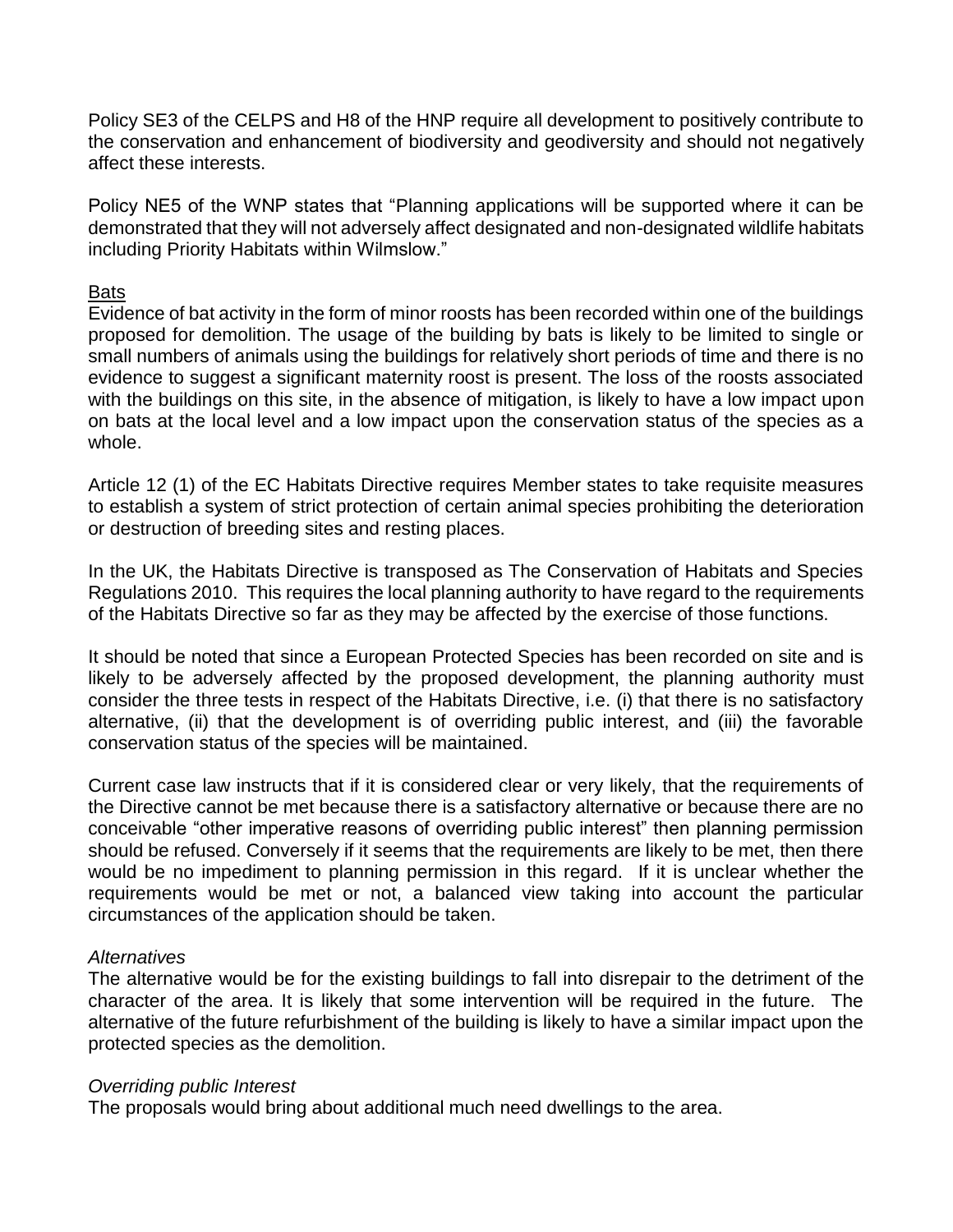## *Mitigation*

To compensate for the loss of the existing roost The submitted report recommends the installation of bat boxes on the nearby trees and also features for bats to be incorporated into the proposed building as a means of compensating for the loss of the roost and also recommends the timing and supervision of the works to reduce the risk posed to any bats that may be present when the works are completed. A condition will be included in any approval for the recommended mitigation.

On the basis of the above it is considered that requirements of the Habitats Directive would be met.

## Woodland and bluebells

A small area of woodland is present on site associated with the ditch. The submitted ecological assessment advises that this woodland may support bluebells a priority species and hence a material consideration. A further survey of the bluebells on site has now been completed. The majority of bluebells on site are thought to be hybrids of no nature conservation importance. A smaller number of native bluebells were however recorded.

The woodland would be lost under the current proposals and bluebells would also be lost from the site. Due to the relatively limited extent of woodland on site the number of bluebell plants present this impact would be correspondingly small.

A strategy has been submitted for the planting of native bluebells on site to compensate for those lost to the development. This approach is acceptable and would be conditioned accordingly.

## Nesting birds

A number of priority species have been recorded in the broad vicinity of the application site. The application site is likely to support nesting birds potentially including the more widespread priority species recorded in the wider area. The application site is however unlikely to be significantly important for birds.

If planning consent is granted standard conditions would be required to safeguard nesting birds.

## **Badgers**

Evidence of badger activity was recorded on site. No setts are however present. The Council's Nature Conservation Officer advises that the proposed development will result in a minor adverse impact upon badgers as a result of the loss of an area of foraging habitat. The submitted badger report recommends that the 'Ecological buffer zone' shown on the submitted layout plan be fenced to retain an accessible corridor for the use of badgers. If planning consent is granted, conditions are required in respect to badgers.

## Hedgehogs

This priority species is known to occur in the broad locality and may occur on the application site on at least a transitory basis. the proposed development would have a minor adverse impact upon this species. If planning consent is granted a condition would be required to safeguard hedgehogs.

## Invertebrates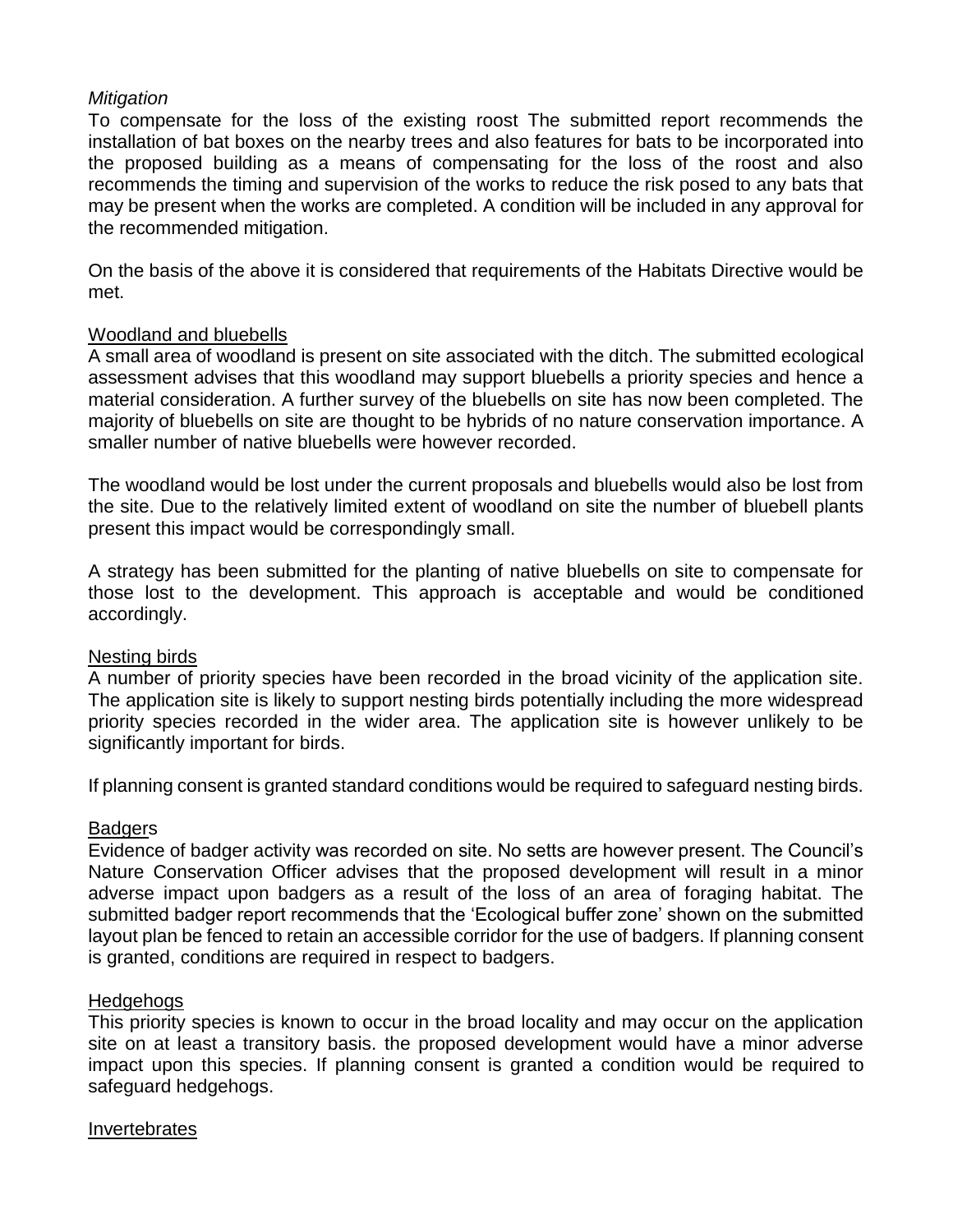A number of priority moth a butterfly species have been recorded in the broad locality of the application site. The proposed development would result in the loss of suitable habitat for these species which would result in a localised adverse impact.

In order to ensure that the potential impacts of the proposed development upon these species is adequately addressed it must be ensured that the development delivers a net gain for biodiversity as discussed below.

#### Reptiles

The submitted ecological assessment has identified habitat on site that is suitable for slow worms. There are no records for this species within 1km of the proposed site and the species is very scarce in Cheshire. It is therefore considered that this species is not reasonably likely to be present or affected by the proposed development.

#### Non-native invasive plant species

Two non-native invasive plant species were recorded on site. These species would likely be removed during site clearance in the event that planning consent was granted.

#### Biodiversity net gain

Local Plan Policy SE 3(5) requires all developments to aim to positively contribute to the conservation of biodiversity. In order to assess the losses/gains for biodiversity resulting from the proposed development the applicant has undertaken an assessment of the proposed development using the Defra biodiversity offsetting 'metric' methodology.

The metric shows that the proposed development would deliver a net gain for hedgerows. But result in the loss of 0.79 biodiversity units for other habitats.

To compensate for this loss of biodiversity and deliver a net gain of 10% an additional 1.13 biodiversity units would be required. The Council may consider accepting a commuted sum to ensure that suitable habitats could be created at an offsite location.

Using figures from the CEC Draft Biodiversity SPD this would be costed as £10,035 per unit and £1,200 admin fee per unit. Total £11,235.00 per unit. Therefore, a commuted sum would be calculated as below:

#### 1.13 x £11,235 (cost per unit and admin fee) = £12,695.55.

#### Ecological enhancement

This planning application provides an opportunity to incorporate features to increase the biodiversity value of the final development in accordance with Local Plan Policy SE 3.

The application is supported by an ecological enhancement strategy which proposes the incorporation of features to enhance the biodiversity value of the completed development. If planning consent is granted an appropriate condition is required to secure the implementation of these proposals.

#### Landscape management Plan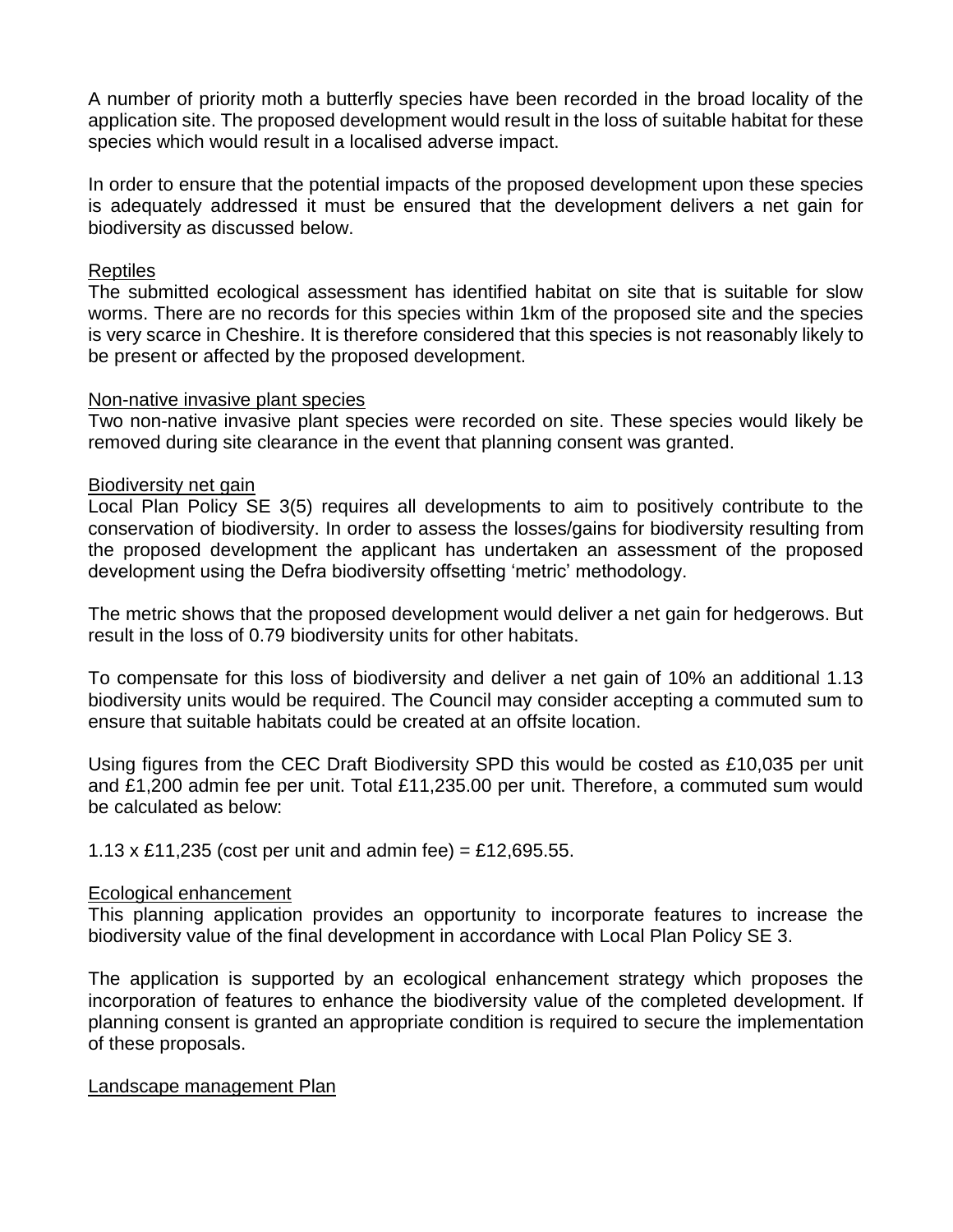The application is supported by a Landscape Management Plan (TEP Version 9.0). If planning consent is granted condition should be attached to secure its implementation for a thirty-year period.

Subject to the proposed contributions and conditions, the proposal will comply with the requirements of policy SE 3 of the CELPS.

### **Landscape**

CELPS policy SE 4 relates to Landscape. Amongst other matters, all development should conserve the landscape character and quality and should where possible, enhance and effectively manage the historic, natural and man-made landscape features that contribute to local distinctiveness in both rural and urban landscapes.

#### Soft landscape

The landscape proposals for site frontage were originally ornamental and have been amended to be more in keeping with the leafy, semi-rural character of Stanneylands Road. It is recommended a mixed native hedgerow with large native trees along the site frontage.

Cross sections will help to determine the position of the native hedgerows – which must be located behind visibility splays and be set back a sufficient distance to allow the hedges to mature without encroaching into sight lines. Grass verges with bulbs would be appropriate in front of the hedges.

It should be noted that the approved landscape proposals for the adjacent David Wilson (DW) site frontage comprises a broad, mixed native hedgerow and large species native trees. Unfortunately, DW have inadvertently planted the wrong hedgerow species - these hedges will be replanted to the correct specification.

Close board garden fences are not normally approved in prominent positions but are appropriate here due to the mature trees and RPAs. The proposed close board fencing on plot 10 will be screened with a hedge or climbers (depending on the position of the roadside hedge).

Native hedgerows (Holly in shady areas) should be planted along the rear and side boundaries of plots 3 & 4 and 8, 9 & 10, the southern site boundary and the boundary of the ecology buffer at the side of plot 7 – to screen fencing, enhance the site and to mitigate for tree losses.

#### Ecology Buffer

On the adjacent DW site the ecology buffer will be maintained in perpetuity by the site management company. It would seem appropriate to adopt the same approach to the buffer management on this site - rather than passing the responsibility to individual property owners. This would ensure a consistent approach to the management of the buffer. It is suggested that the proposed knee rail on the rear and side garden boundaries should be replaced with 1.2m high post and rail fencing with wire mesh to allow views from gardens but prevent access. A track from the road to the double access gates should also be provided (using no-dig construction where necessary). The proposed Management Plan has been updated accordingly and will be conditioned with any approval.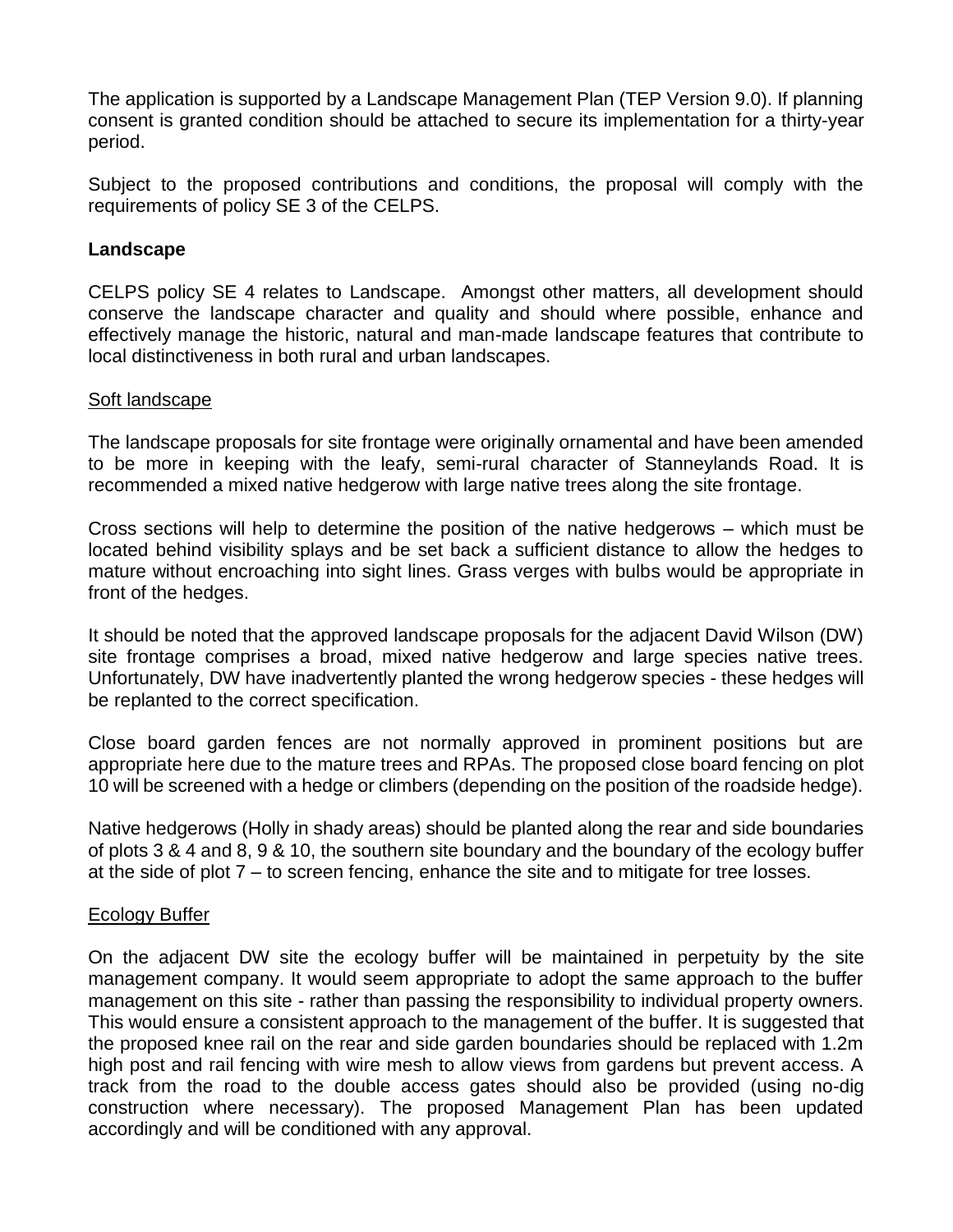## Hard landscape

Proposed materials for the access road, footpaths, shared and private drives and plot paving must be submitted and must be in accordance with the CEC Design Guide. This can be dealt with by condition.

## **Flood Risk**

CELPS policy SE 13 deals with Flood Risk and Water Management. It requires all development to integrate measures for sustainable water management to reduce flood risk, avoid an adverse impact on water quality and quantity within the borough and provide opportunities to enhance biodiversity, health and recreation.

The Environment Agency has been consulted on the scheme but have not commented.

The Council's Flood Risk Officer has advised that the principle of the development is acceptable, but that approval should be subject to conditions requiring:

Implementation in accordance with details of surface water storage/disposal in the Flood Risk Assessment submitted with the application.

Submission and approval of a detailed surface water drainage design/strategy.

The Flood Risk Officer also advised that advisory notes on the surface water drainage hierarchy, and on the need for consent for any alterations to ordinary watercourses, should be added to any approval.

It has been confirmed by the Council's Flood Risk Officer that the information has received is sufficient to avoid prior to commencement conditions and Their formal response will follow.

## **Public Open Space**

Policies RT5 and DC40 of the MBLP set out the amenity open space requirements for housing development (per dwelling). The new housing would place a greater burden on open space and recreational facilities in the area and accordingly, the applicants would normally be expected to make a financial contribution towards the Borough Council's sports, recreational and open space facilities in lieu of on-site provision.

Policy SE6 of the Cheshire East Local Plan requires 65 square metres per dwelling for the provision of public open space (POS) and recreation / outdoor sport (ROS) facilities. It appears that this cannot be provided on site and therefore financial contributions will be required for offsite provision in line with policy SE6 of the Cheshire East Local Plan.

In lieu of onsite provision of POS, a com sum for offsite provision will be required at a rate of £3,000 per dwelling. It is not yet clear where the provision will be used as comments from Ansa Greenspace have not been received and will be provided with an update. An ROS contribution of £1000 per two + bed plus dwelling to be used in line with the Council's playing pitch strategy.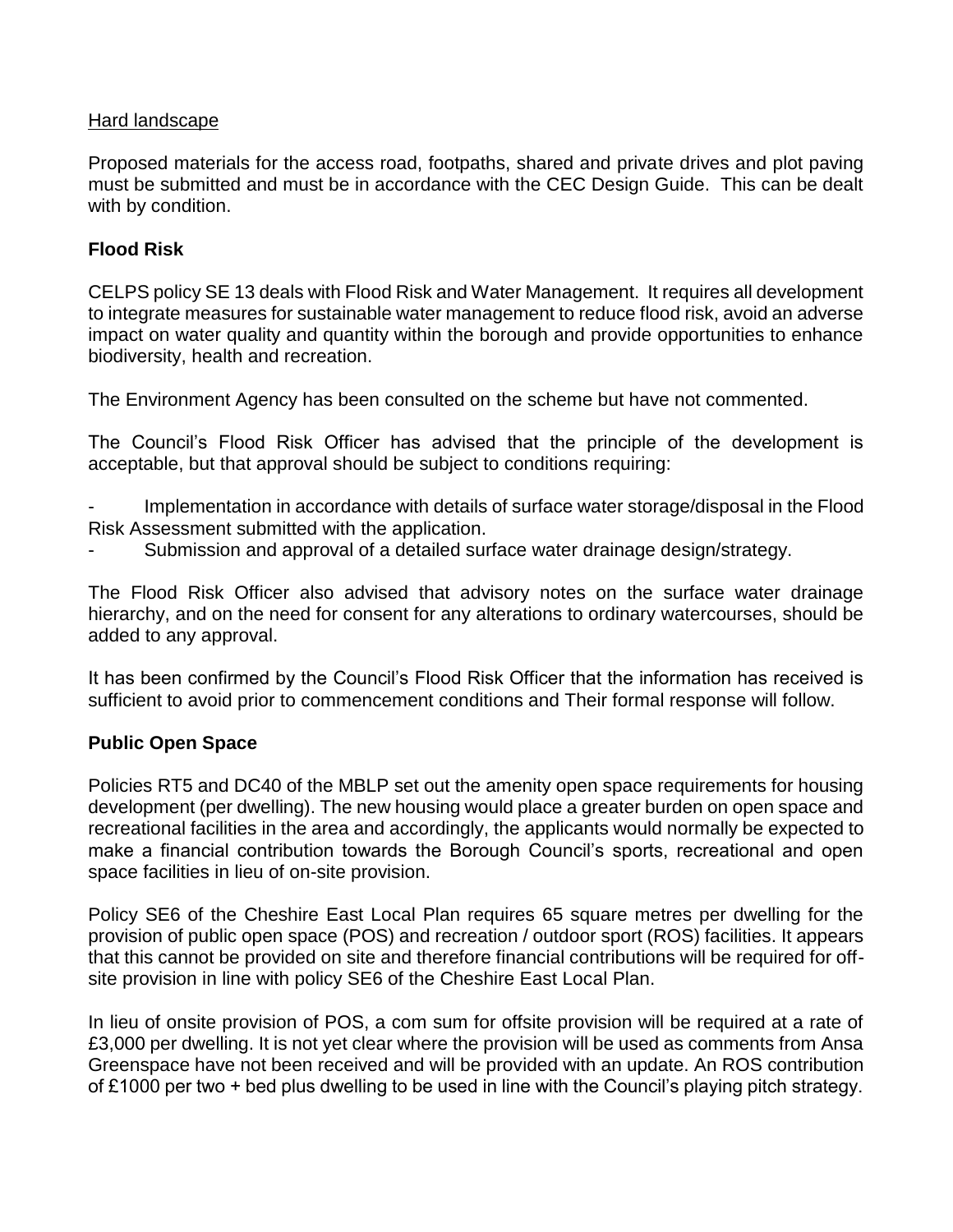The required contributions sought for two x three-bed, four x four-bed and four x five-bed dwellings would therefore be as follows:

- Public Open space contribution of £30,000
- Recreation & outdoor sports contributions of £10,000

## **HEADS OF TERMS**

If the application is approved a Section 106 Agreement will be required, and should include:

- $\bullet$  Biodiversity compensation = £12,695.55
- Affordable Housing plots 3 and 3A to comply with affordable housing policy.
- Public Open space contribution of £30,000
- Recreation & outdoor sports contributions of £10,000

## **Community Infrastructure Levy (CIL) Regulations**

In order to comply with the Community Infrastructure Levy (CIL) Regulations 2010 it is now necessary for planning applications with legal agreements to consider the issue of whether the requirements within the S106 satisfy the following:

- (a) necessary to make the development acceptable in planning terms;
- (b) directly related to the development; and
- (c) fairly and reasonably related in scale and kind to the development.

The provision of affordable housing, biodiversity compensation and POS and ROS is necessary, fair and reasonable to provide a sustainable form of development, and to comply with local and national planning policy.

All elements are necessary, directly relate to the development and are fair and reasonable in relation to the scale and type of the development

## **Planning Balance - including heritage balance**

The proposal would result in less than substantial harm to the listed building. Paragraph 202 of the NPPF states that "*where a development proposal will lead to less than substantial harm to the significance of a designated heritage asset, this harm should be weighed against the public benefits of the proposal".*

The proposal would contribute to the Borough's housing requirements with the addition of 7no. new dwellings within the Council's allocation LPS56 with a further 3no. new windfall dwellings. The inclusion of 2no. affordable dwellings on site in a sustainable location, in line with policy, would carry significant weight. The proposal would complete the development of the housing allocation.

There would be a creation and ongoing management of ecological areas. The removal of the invasive species and non-native bluebells that cross pollinate with native bluebells which leads to native bluebell populations diminishing, together with the compensation payment which help to achieve a biodiversity net gain of 10%. These factors would carry modest weight in favour of the development, as a public benefit.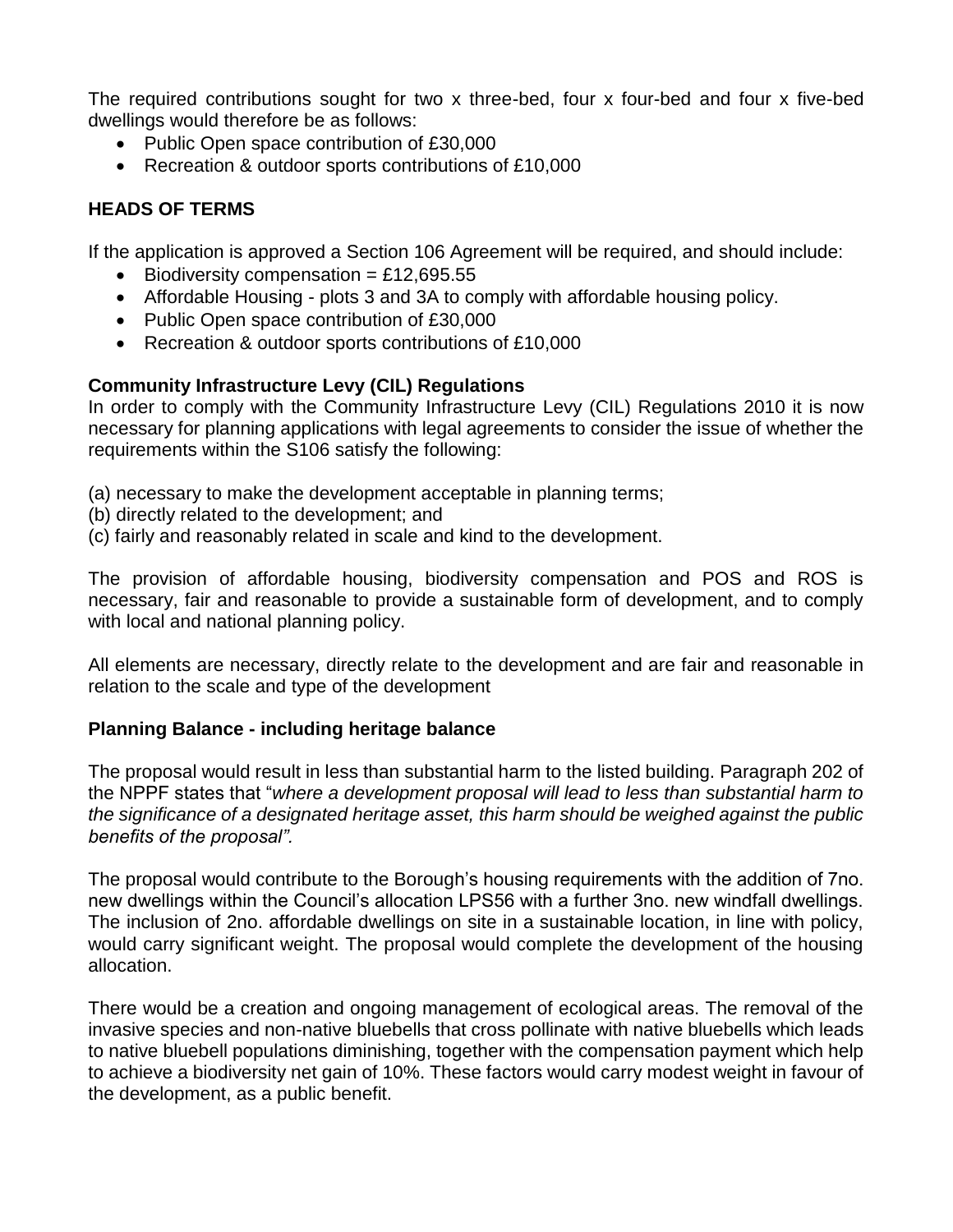The removal of the dwelling furthest to the south of the site during the application process has retained a buffer between the heritage assets and the proposed development, and while the development would be visible from the listed buildings the distance along with appropriate landscaping would reduce the impact. While there is a degree of harm to the designated heritage assets, there are also compelling public benefits, which outweigh this harm.

On balance, the public benefits attributed, resulting from the provision of housing within an existing allocation with the inclusion of two affordable units, together with the biodiversity gains, outweigh the harm to the listed buildings.

Therefore, the application is recommended for approval subject to the conditions listed below and the prior completion of a s106 agreement with the following Heads of Terms:

- $\bullet$  Biodiversity compensation = £12,695.55
- Affordable Housing plots 3 and 3A to comply with affordable housing policy.
- Public Open space contribution of £30,000
- Recreation & outdoor sports contributions of £10,000

*In order to give proper effect to the Committee`s intent and without changing the substance of its decision, authority is delegated to the Head of Planning in consultation with the Chair (or in their absence the Vice Chair) to correct any technical slip or omission in the resolution, before issue of the decision notice*

RECOMMENDATION: Approve subject to a Section 106 Agreement and the following conditions

- 1. Commencement of development (3 years)
- 1. Development in accord with approved plans
- 2. Submission of samples of building materials
- 3. Landscaping submission of details
- 4. Landscaping (implementation)
- 5. Landscaping to include details of boundary treatment
- 6. Nesting bird survey to be submitted
- 7. Foul and surface water shall be drained on separate systems.
- 8. Surface water drainage details to be submitted
- 9. Ground protection (trees)
- 10.Electric vehicle infrastructure to be provided
- 11.Contaminated land verification report to be submitted
- 12.Ecological Enhancement details to be submitted
- 13.Imported soil to be tested
- 14.Steps to be taken in event of unidentified contamination
- 15.Car parking spaces to be provided and retained at all times thereafter
- 16.Details of proposed finished floor levels and land levels to be submitted
- 17.Development carried out in accordance with Flood Risk Assessment
- 18.No dig specification
- 19.Shared pedestrian/cycleway to be constructed
- 20.Construction management plan to be submitted
- 21.Implementation of bat mitigation.
- 22.Implementation of bluebell mitigation.
- 23.Safeguarding nesting birds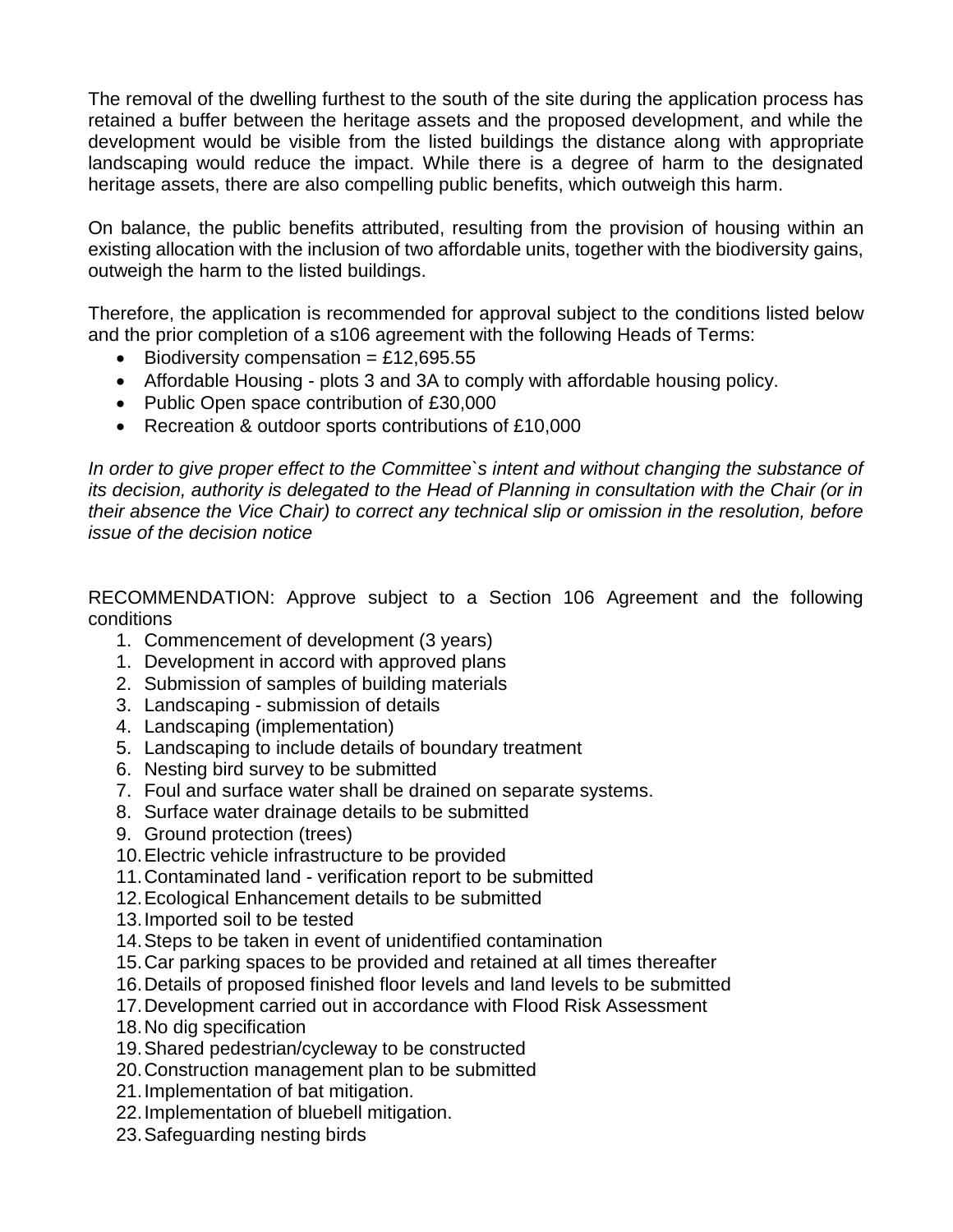- 24.Updated badger survey
- 25.Proposals are to be submitted for the retention and fencing off of the "Ecological Buffer Zone".
- 26.Implementation of hedgehog mitigation.
- 27.Implementation of landscape master plan.
- 28.Implementation of Landscape management plan for a thirty-year period.
- 29.Phase II investigation required (contamination)
- 30.Tree Protection and Implementation Measures
- 31.Tree Retention
- 32.Levels Survey
- 33.Service/Drainage Layout